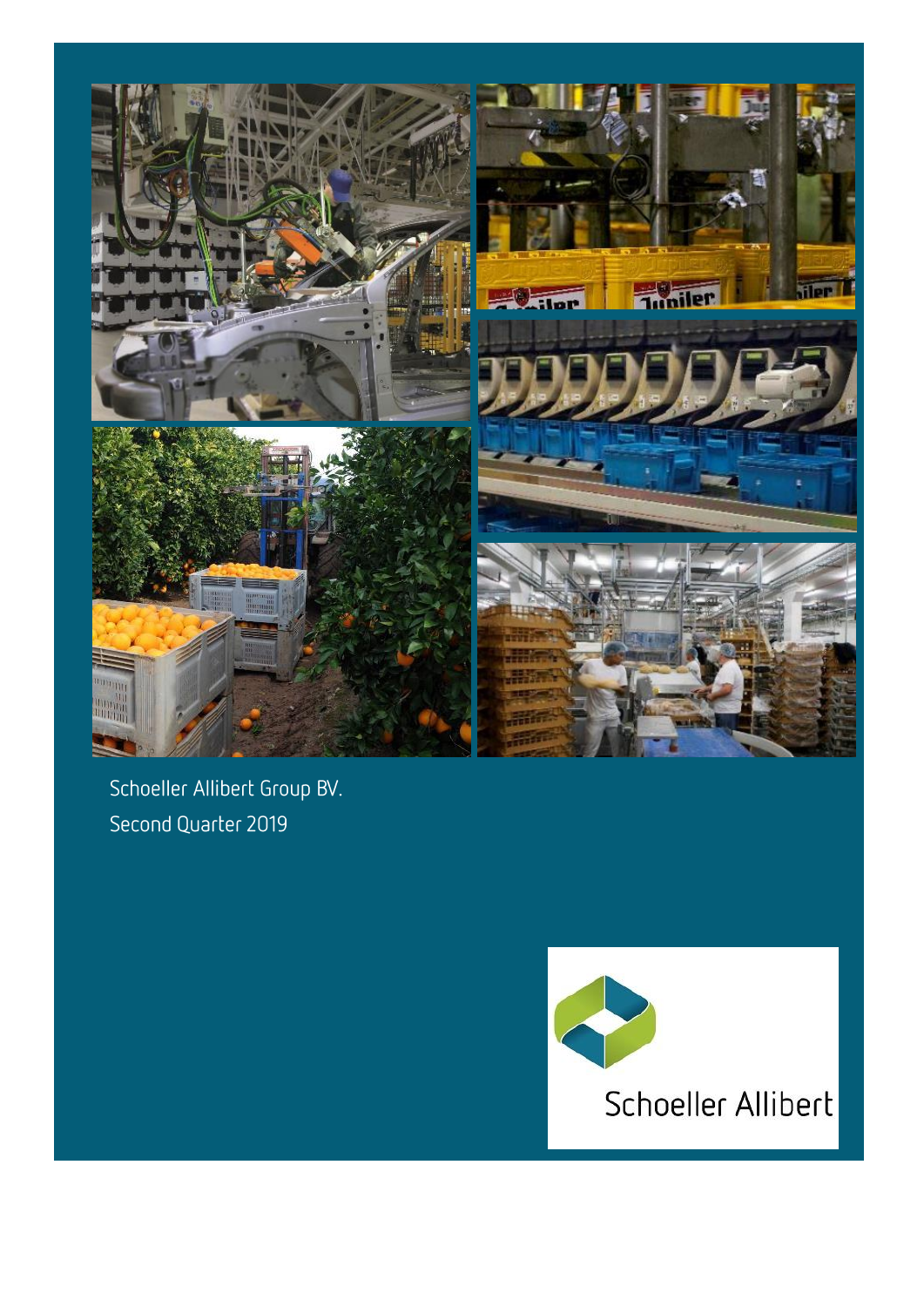# **Schoeller Allibert Group B.V. Second Quarter 2019 Condensed consolidated interim financial statements**

# **Table of Contents**

**Cautionary statement:** The operating and financial review and certain other sections of this document contain forward looking statements which are subject to risk factors associated with, amongst others, the economic and business circumstances occurring from time to time in the countries and markets in which the Group operates. It is believed that the expectations reflected in these statements are reasonable but they may be affected by a wide range of variables, which could cause actual results to differ materially from those currently anticipated.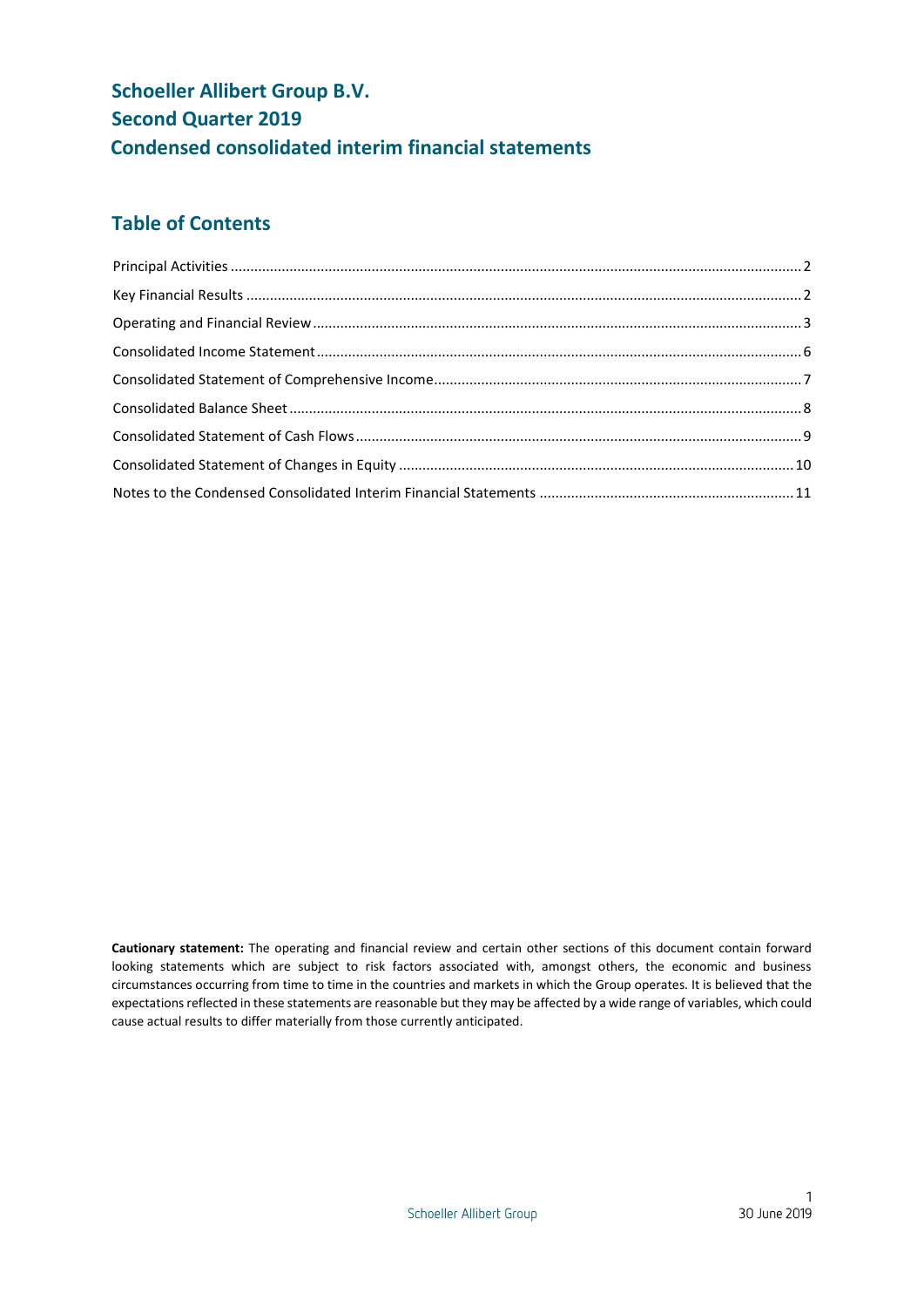# <span id="page-2-0"></span>**Principal Activities**

Schoeller Allibert Group BV. (the "Company") and its subsidiaries (collectively, the "Group" or "Schoeller Allibert") is Europe's largest manufacturer of plastic containers and returnable transit packaging (RTP). Schoeller Allibert offers a wide range of products to meet the storage, handling and distribution needs of large and medium sized companies on a local, regional and global level. Schoeller Allibert employs approximately 2,000 people with the majority employed in Europe, where the Group has production and sales activities in over 20 countries.

Schoeller Allibert's products include tough stacking containers, rigid pallet containers (RPCs) for secure distribution, heavyduty rigid and folding large containers (FLCs), pallets and dollies which have been designed to protect small, large or unusually shaped components; to timely deliver goods and, thanks to foldable or stackable units to save valuable space on return journeys. Manufactured to precise dimensions, to fit and function seamlessly with all handling equipment, Schoeller Allibert's containers are the ideal handling medium for automated warehouses and distribution centers. They promote a reliable and consistent flow, withstanding heavy unit loads and allow fast movement through automated storage and retrieval systems, thereby helping customers to speed handling operations, reduce logistics costs and eliminate packaging waste.

Schoeller Allibert has extensive expertise in a range of industries, including agriculture, automotive, food and food processing, beverage, retail, industrial manufacturing and pooling. With more than 50 years of experience in developing industrial reusable packaging, Schoeller Allibert has built leading market positions by understanding its target industry sectors and applying extensive expertise to design and implement customized industrial reusable packaging solutions that address industry specific handling, logistics, storage and retrieval requirements.

# <span id="page-2-1"></span>**Key Financial Results**

The table below shows the Group's key consolidated financial results for the three and six months ended 30 June 2019 and  $2018$ 

|                                           |         | <b>THREE MONTHS ENDED 30 JUNE</b> |         | <b>SIX MONTHS ENDED 30 JUNE</b> |
|-------------------------------------------|---------|-----------------------------------|---------|---------------------------------|
| <b>EUR'000</b>                            | 2019    | $***$<br>2018                     | 2019    | ** 2018                         |
|                                           |         |                                   |         |                                 |
| Revenue                                   | 135.893 | $*135,553$                        | 244.942 | $* 242,987$                     |
| Revenue growth                            | 0.3%    | 16.5%                             | 0.8%    | 7.2%                            |
| Operating profit                          | 8.756   | 5,605                             | 8.583   | 6,490                           |
| Operating profit as % revenue             | 6.4%    | 4.1%                              | 3.5%    | 2.7%                            |
| <b>EBITDA</b>                             | 17.978  | 13,093                            | 28.672  | 21,511                          |
| EBITDA as a % of revenue                  | 13.2%   | 9.7%                              | 11.7%   | 8.9%                            |
| Profit (loss) before income taxes         | 2.377   | 1,042                             | (4.563) | (4, 473)                        |
| Net capital expenditure                   | 12,051  | 4,149                             | 17,058  | 8,402                           |
| Net capital expenditure as a % of revenue | 8.9%    | 3.1%                              | 7.0%    | 3.5%                            |
| Cash generated from operations            | 7.714   | 9,998                             | 3,922   | 8,347                           |

\* As a result of retrospective IFRS 15 adoption, revenue was reduced by EUR 4.3 million (three months ended 30 June) and by EUR 8.1 million (six months ended 30 June).

\*\* 2018 comparatives are not restated for the impact of IFRS 16.

The table below shows the Group's key other financial metrics as at 30 June 2019 and 31 December 2018:

|                                | AS AT 30 JUNE | AS AT 31 DECEMBER |
|--------------------------------|---------------|-------------------|
| <b>EUR'000</b>                 | 2019          | 2018              |
|                                |               |                   |
| Net working capital*           | 4.036         | (16, 311)         |
| Cash and cash equivalents      | (17.334)      | 8,634             |
| Total net loans and borrowings | 291.418       | ** 226.819        |

\* Net working capital for June 2019 is adjusted for the Swedish tax liability of EUR 2,808 thousand (December 2018: EUR 4,366 thousand) and accrued interest of EUR 270 thousand (December 2018: EUR 389 thousand).

\*\* 2018 comparatives are not restated for the impact of IFRS 16.

Net working capital is defined as current assets (excluding cash and cash equivalents and receivables from related parties) less current liabilities (excluding current portion of loans and borrowings, bank overdrafts and payables due from related parties).

Cash and cash equivalents is defined as cash and cash equivalents on the balance sheet less bank overdrafts.

Net loans and borrowings are defined as total current and non-current loans and borrowings less cash and cash equivalents.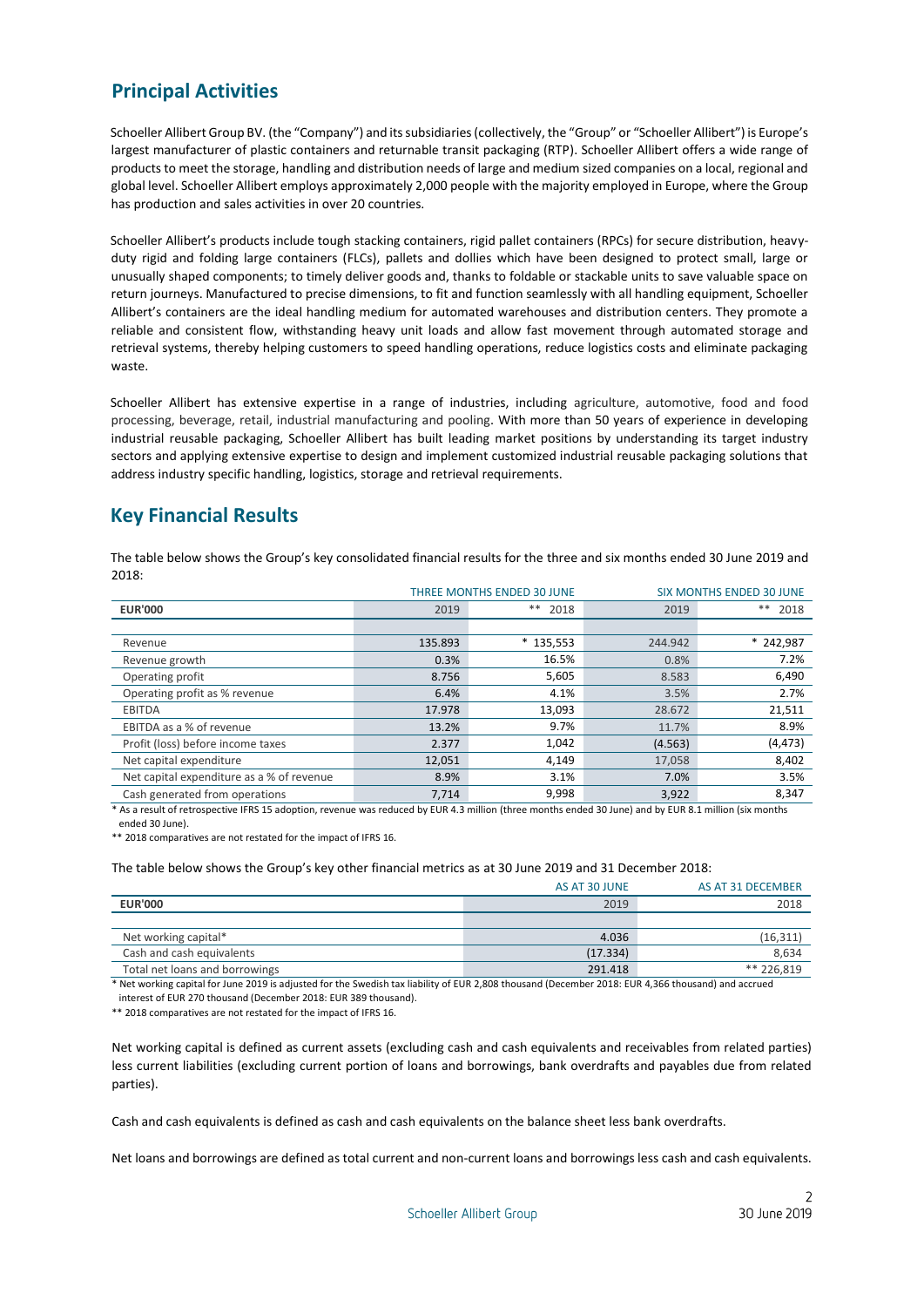# <span id="page-3-0"></span>**Operating and Financial Review**

# **Revenue**

The table below shows the Group's operating segment revenue for the three and six months ended 30 June 2019 and 2018:

|                          |         | <b>THREE MONTHS ENDED 30 JUNE</b> |         | <b>SIX MONTHS ENDED 30 JUNE</b> |
|--------------------------|---------|-----------------------------------|---------|---------------------------------|
| <b>EUR'000</b>           | 2019    | 2018                              | 2019    | 2018                            |
|                          |         |                                   |         |                                 |
| Northern Europe          | 55,383  | 54,177                            | 100,814 | 99,074                          |
| Southern Europe          | 34,407  | 33,605                            | 57,180  | 60,398                          |
| UK and rest of Europe    | 22,541  | 25,588                            | 45,090  | 43,897                          |
| United States of America | 10,968  | 9,275                             | 17,410  | 15,833                          |
| All Other Segments       | 12.594  | 12,908                            | 24,448  | 23,785                          |
| Total revenue            | 135.893 | 135.553                           | 244.942 | 242,987                         |

Operating segments are aggregated to the following reportable segments which include:

- Northern Europe: the Netherlands, Belgium, Germany, Austria and Switzerland.
- Southern Europe: France, Italy, Spain and Portugal.
- UK and rest of Europe: the United Kingdom, Czech Republic, Romania, Slovakia, Hungary, Poland, Serbia, Turkey, Sweden, Finland, Latvia, Ukraine and Russia.
- United States of America: the USA.
- All Other Segments: Services business and International businesses, which are comprised of the sale of moulds and RTP products into emerging markets, and Head Office.

Revenue in Northern Europe increased by EUR 1,206 thousand, or 2.2%, to EUR 55,383 thousand for the three months ended 30 June 2019 from EUR 54,177 thousand for the three months ended 30 June 2018. This growth in revenue was primarily attributable to higher pooling volumes in the quarter offset by lower volumes in beverage and automotive.

Revenue in Southern Europe increased by EUR 802 thousand, or 2.4%, from EUR 33,605 thousand for the three months ended 30 June 2018 to EUR 34,407 thousand for the three months ended 30 June 2019. This growth in revenue was driven by strong performance in the agriculture market offset partly by weaker sales in the automotive, retail and beverage markets.

Revenue in the UK and rest of Europe decreased by EUR 3,047 thousand, or 11.9%, from EUR 25,588 thousand for the three months ended 30 June 2018 to EUR 22,541 thousand for the three months ended 30 June 2019. This decrease was primarily attributable to lower sales to retail, automotive and industrial manufacturing customers.

Revenue in the USA increased by EUR 1,693 thousand, or 18.3%, from EUR 9,275 thousand for the three months ended 30 June 2018 to EUR 10,968 thousand for the three months ended 30 June 2019. This increase was attributable to new customers in retail, industrial manufacturing and agriculture, offsetting lower pooling volumes.

Revenue in all Other Segments decreased by EUR 314 thousand, or 2.4%, from EUR 12,908 thousand for the three months ended 30 June 2018 to EUR 12,594 thousand for the three months ended 30 June 2019. This decrease is attributable to lower revenues from the Services business offset in part by higher sales of moulds.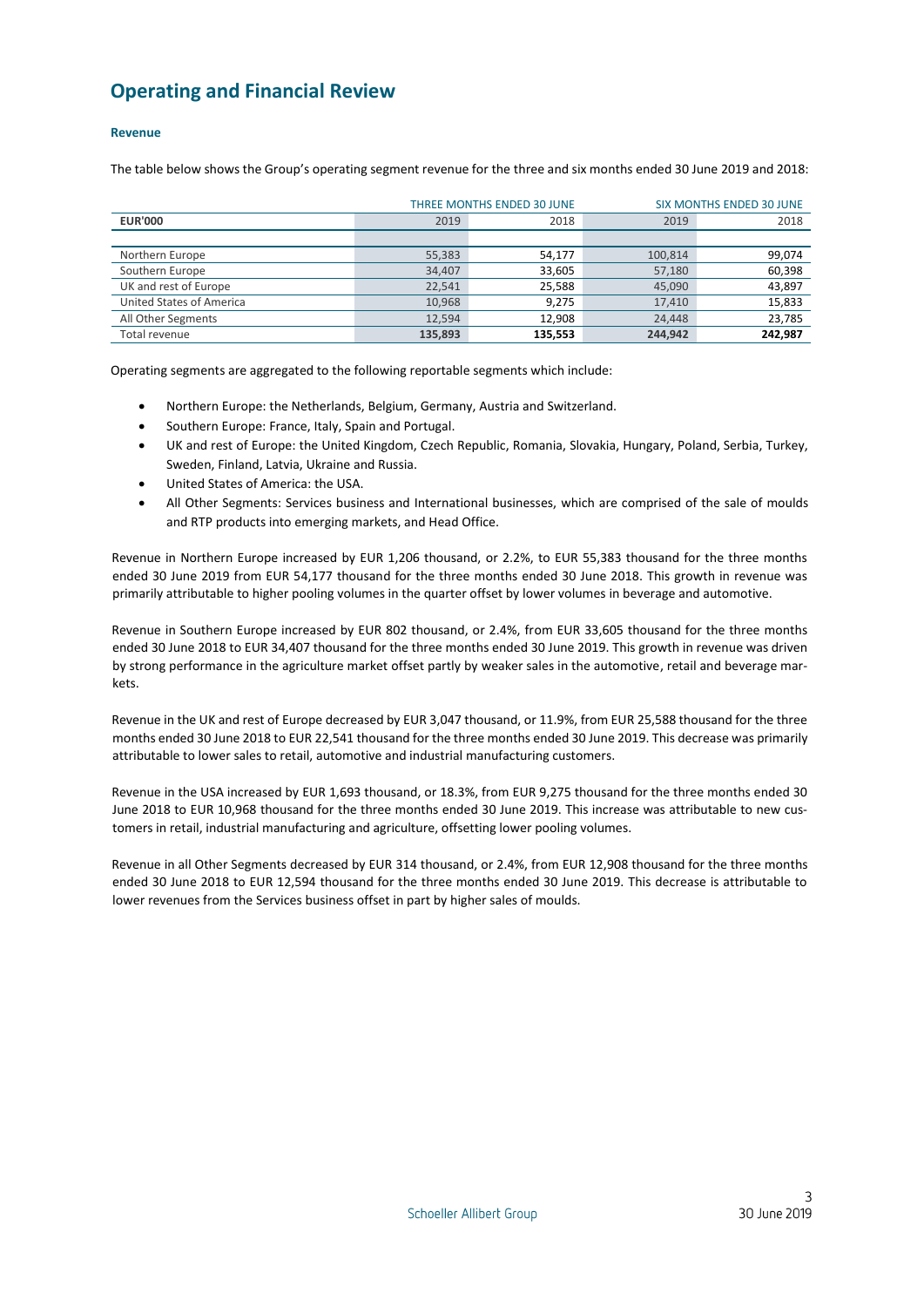### **Operating result**

|                  |       | THREE MONTHS ENDED 30 JUNE | <b>SIX MONTHS ENDED 30 JUNE</b> |       |  |
|------------------|-------|----------------------------|---------------------------------|-------|--|
| EUR'000          | 2019  | 2018                       | 2019                            | 2018  |  |
|                  |       |                            |                                 |       |  |
| Operating result | 8,756 | 5,605                      | 8,583                           | 6.490 |  |

Operating result increased by EUR 3,151 thousand, to EUR 8,756 thousand for the three months ended 30 June 2019 compared to EUR 5,605 thousand for the three months ended 30 June 2018. The higher profit resulted mainly from lower raw material costs.

The following table shows a breakdown of operating result by geographic segment for the three and six months ended 30 June 2019 and 2018:

|                          |         | THREE MONTHS ENDED 30 JUNE |         | <b>SIX MONTHS ENDED 30 JUNE</b> |
|--------------------------|---------|----------------------------|---------|---------------------------------|
| <b>EUR'000</b>           | 2019    | 2018                       | 2019    | 2018                            |
|                          |         |                            |         |                                 |
| Northern Europe          | 3,702   | 3,238                      | 4,042   | 3,108                           |
| Southern Europe          | 4,317   | 3,187                      | 3,883   | 4,421                           |
| UK and rest of Europe    | 394     | (439)                      | 61      | (2, 290)                        |
| United States of America | (1,761) | (2,044)                    | (4,904) | (6, 475)                        |
| All Other Segments       | 2,104   | 1,663                      | 5,501   | 7,726                           |
| Operating profit         | 8,756   | 5,605                      | 8,583   | 6,490                           |

# **Adjusted EBITDA– reconciliation**

The Company discloses Adjusted EBITDA as a non-IFRS performance measure. The Group defines Adjusted EBITDA as the operating result for the year excluding depreciation, amortisation and impairment, adjusting items and shareholder management fees. Items are disclosed as adjusting where it is necessary to do so to provide further understanding of the financial performance of the Group. As such, items are presented as adjusting if management finds these to meet the following criteria: material; non-recurring and require separate disclosure due to the significance of their nature or amount.

Adjusting items relate to material non-recurring items of income and expense arising from circumstances or events such as: business combinations; closure of manufacturing locations; litigation settlements and certain shareholder exit fees.

|                                     |        | THREE MONTHS ENDED 30 JUNE |        | <b>SIX MONTHS ENDED 30 JUNE</b> |
|-------------------------------------|--------|----------------------------|--------|---------------------------------|
| <b>EUR'000</b>                      | 2019   | 2018                       |        |                                 |
|                                     |        |                            |        |                                 |
| Operating result                    | 8,756  | 5,605                      | 8,583  | 6,490                           |
| Adjusting items                     | 1,445  | 2,718                      | 2,155  | 4,532                           |
| Shareholder management fees         | 375    |                            | 750    |                                 |
| Depreciation and impairment expense | 6,932  | 4,388                      | 16,274 | 9,739                           |
| Amortisation and impairment expense | 470    | 382                        | 910    | 750                             |
| <b>Adjusted EBITDA</b>              | 17,978 | 13.093                     | 28,672 | 21.511                          |

Adjusting items decreased by EUR 1,273 from EUR 2,718 thousand for three months ended 30 June 2018 to EUR 1,445 thousand for three months ended 30 June 2019. Adjusting items for the three months ended 30 June 2019 relate to nonrecurring items arising from EUR 1.203 thousand of employee benefits concerning severance costs resulting from restructuring activities, EUR 242 thousand related mostly to other restructuring activities. Adjusting items for three months ended 30 June 2018 relate to non-recurring items arising from EUR 1.707 thousand related employee benefits concerning severance costs, EUR 1.011 thousand of other restructuring activities.

Depreciation expense increased by EUR 2,547 thousand, to EUR 6,935 thousand for the three months ended 30 June 2019 compared to EUR 4,388 thousand for the three months ended 30 June 2018, mainly driven by the adoption of IFRS 16.

Amortisation expense increased by EUR 88 thousand, to EUR 470 thousand for the three months ended 30 June 2019 compared to EUR 382 thousand for the three months ended 30 June 2018.

### **Net finance expense**

Net finance expense for the three months ended 30 June 2019 was EUR 6,379 thousand (expense for the three months ended 30 June 2018: EUR 4,563 thousand). This increase was mainly due to unfavourable foreign exchange developments.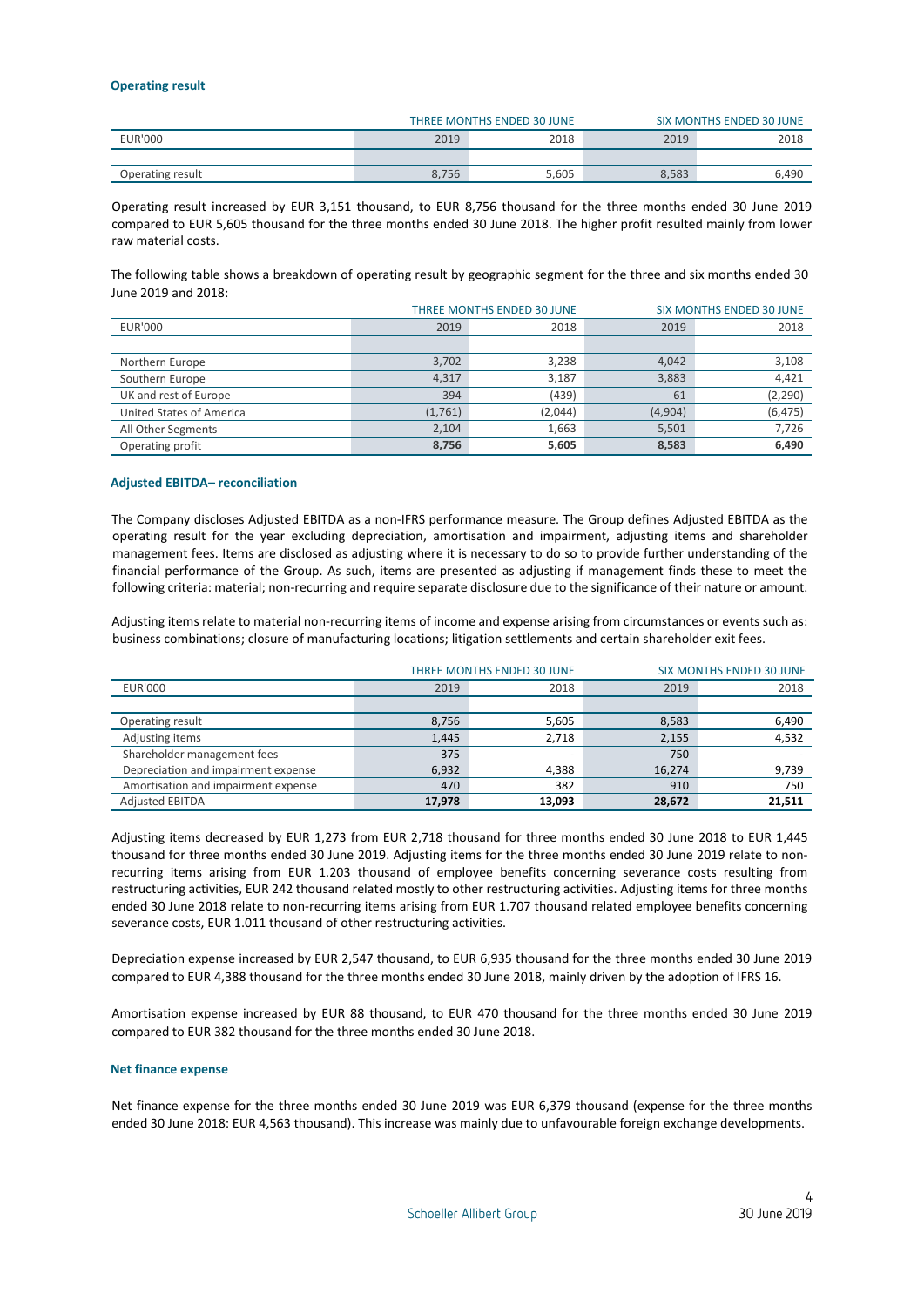#### **Profit (loss) before income taxes**

The profit before income taxes was EUR 2,377 thousand for the three months ended 30 June 2019 (the three months ended 30 June 2018: profit of EUR 1,042 thousand).

#### **Cash generated from operations**

Cash generated from operations during the three months ended 30 June 2019 amounted to a EUR 7,714 thousand inflow (the three months ended 30 June 2018 EUR 9,997 thousand inflow).

#### **Net capital expenditure**

Net capital expenditure was EUR 12,051 thousand outflow for the three months ended 30 June 2019 (the three months ended 30 June 2018: EUR 4,149 thousand outflow), which represented 8.9% of revenue for the three months ended 30 June 2019 (3.1% for the three months ended 30 June 2018). The increase was driven by timing of investments and new finance leases.

## **Net working capital**

Net working capital is defined as current assets (excluding cash and cash equivalents and receivables from related parties) less current liabilities (excluding current portion of loans and borrowings, bank overdrafts and payables due from related parties).

As of 30 June 2019, the receivables from related parties were equal to nil (31 December 2018: nil) and the payables due to related parties were equal to EUR 85 thousand (31 December 2018: EUR 599).

As of 30 June 2019, the Group had a net working capital of EUR 4,036 thousand, adjusted for the Swedish tax liability of EUR 2,808 EUR thousand and related accrued interest of EUR 270 thousand (31 December 2018 negative net working capital of EUR 16,311 thousand). The increase in the net working capital was mainly due to higher inventory and lower trade payable levels, offset partially by lower trade receivables balances as of 30 June 2019.

## **Cash and cash equivalents**

Cash and cash equivalents is defined as cash and cash equivalents on the balance sheet less bank overdrafts. As of 30 June 2019, the Group had negative EUR 17,334 thousand (31 December 2018: EUR 8,634 thousand positive) of net cash on its balance sheet.

As at 30 June 2019, the Group had one revolving credit facility of EUR 30 million (31 December 2018: EUR 30 million). As at 30 June 2019 the facility was fully utilized for guarantees and cash drawings (31 December 2018: EUR 18.7 million).

#### **Total net loans and borrowings**

Net loans and borrowings is defined as total current and non-current loans and borrowings less cash and cash equivalents, which increased to EUR 291,418 thousand as at 30 June 2019 (31 December 2018: EUR 226,819 thousand), driven by adaption of IFRS 16 of EUR 29.1 million, a new shareholder loan of EUR 7.6 million as well as seasonally lower cash balances.

#### **Subsequent events**

There were no events after the balance sheet date.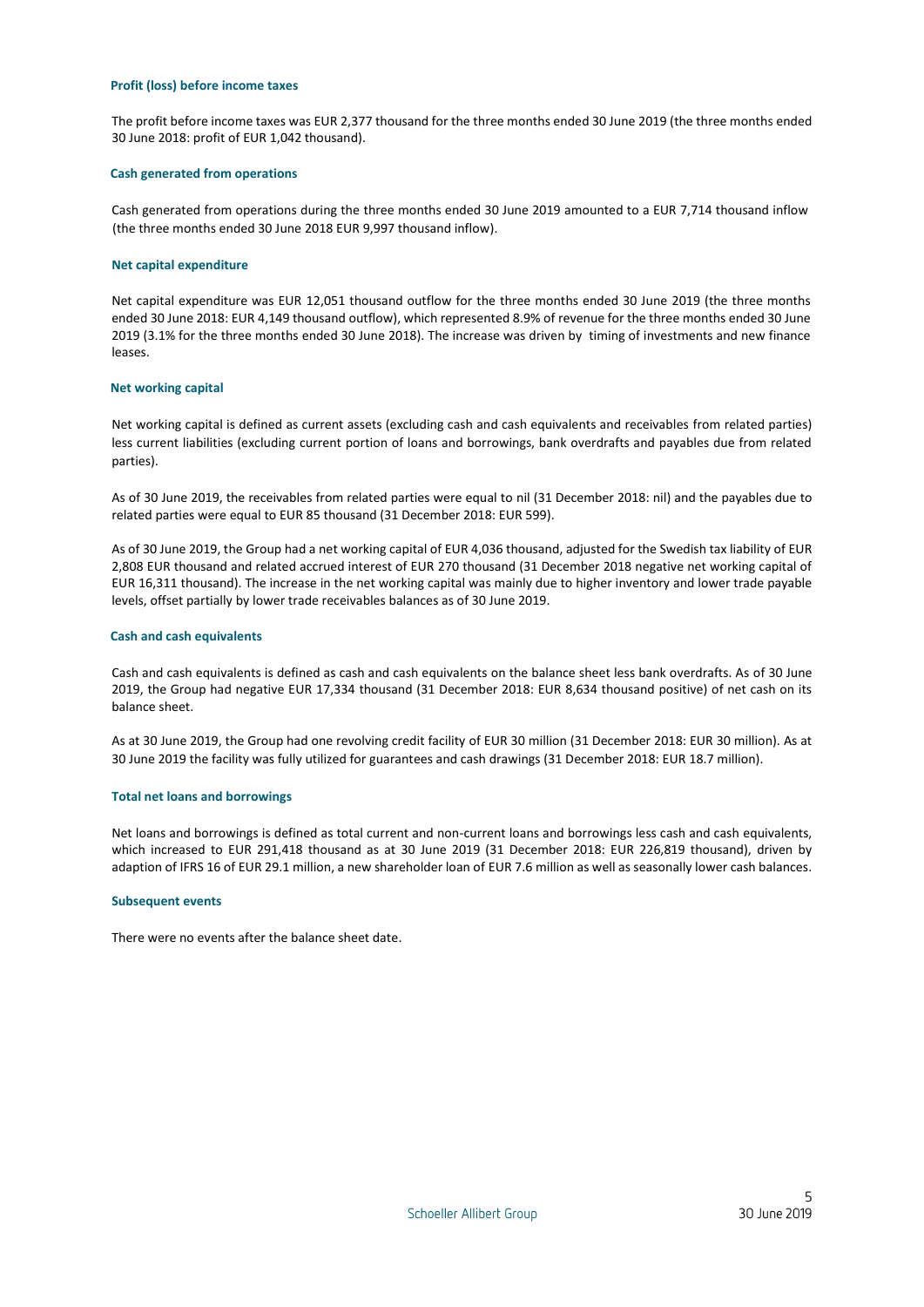# <span id="page-6-0"></span>**Consolidated Income Statement**

|                                     |      |            | THREE MONTHS ENDED 30 JUNE |            | <b>SIX MONTHS ENDED 30 JUNE</b> |
|-------------------------------------|------|------------|----------------------------|------------|---------------------------------|
| <b>EUR'000</b>                      | Note | 2019       | 2018                       | 2019       | 2018                            |
|                                     |      |            |                            |            |                                 |
| Revenue                             | 8    | 135,893    | $*135,553$                 | 244,942    | * 242,987                       |
| Other income                        |      | 18         | 27                         | 126        | 61                              |
|                                     |      |            |                            |            |                                 |
| Raw materials and consumables used  |      | (68,010)   | $*(71,764)$                | (117, 708) | $*(124,072)$                    |
| Costs for subcontracting            |      | (460)      | (694)                      | (1,054)    | (1,062)                         |
| Employee benefit expense            |      | (30, 941)  | (31, 325)                  | (61, 637)  | (60, 887)                       |
| Other operating costs               |      | (20, 342)  | (21, 422)                  | (38,902)   | (40, 048)                       |
| Depreciation and impairment expense |      | (6,932)    | (4, 388)                   | (16, 274)  | (9,739)                         |
| Amortisation and impairment expense |      | (470)      | (382)                      | (910)      | (750)                           |
| <b>Total operating expenses</b>     |      | (127, 155) | (129, 975)                 | (236, 485) | (236, 558)                      |
|                                     |      |            |                            |            |                                 |
| Operating result                    |      | 8,756      | 5,605                      | 8,583      | 6,490                           |
|                                     |      |            |                            |            |                                 |
| Net finance expense                 |      | (6, 379)   | (4, 563)                   | (13, 146)  | (10, 963)                       |
| Profit (loss) before income taxes   |      | 2,377      | 1,042                      | (4, 563)   | (4, 473)                        |
| Income tax (expense) income         |      | (813)      | (888)                      | (1,047)    | (812)                           |
| Profit (loss) for the period        |      | 1,564      | 154                        | (5,610)    | (5,285)                         |
|                                     |      |            |                            |            |                                 |
| Attributable to:                    |      |            |                            |            |                                 |
| Owners of the Company               |      | 1,533      | 179                        | (5, 524)   | (5, 171)                        |
| Non-controlling interests           |      | 31         | (25)                       | (86)       | (114)                           |

\* As a result of retrospective IFRS15 adoption, revenue, raw materials and consumables were reduced by EUR 4.3 million (three months ended 30 June) and by EUR 8.1 million (six months ended 30 June) from reported in 2018 Interim Financial Statements.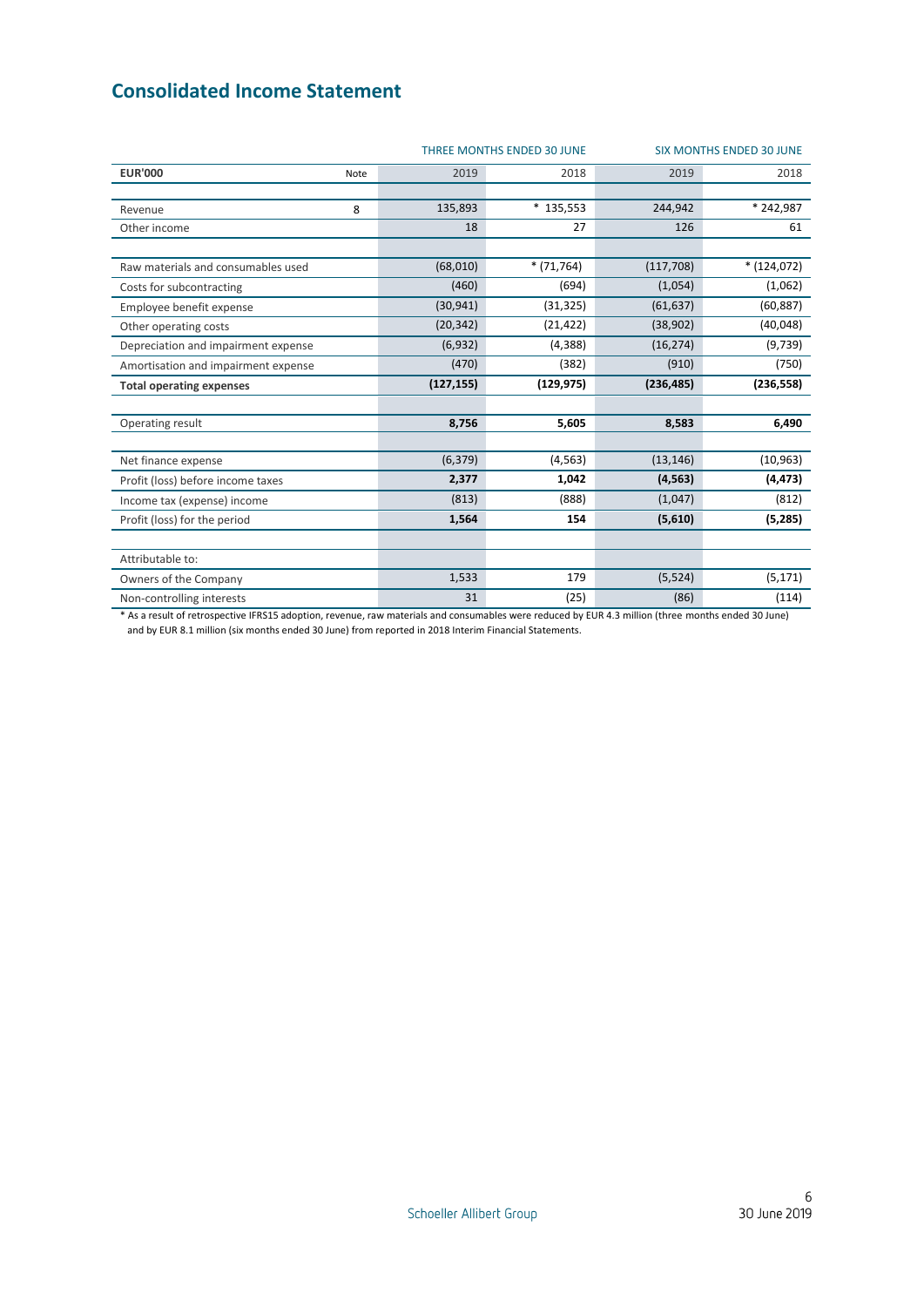# <span id="page-7-0"></span>**Consolidated Statement of Comprehensive Income**

|                                                                   | THREE MONTHS ENDED 30 JUNE<br><b>SIX MONTHS ENDED 30 JUNE</b> |       |         |          |  |
|-------------------------------------------------------------------|---------------------------------------------------------------|-------|---------|----------|--|
| <b>EUR'000</b>                                                    | 2019                                                          | 2018  | 2019    | 2018     |  |
|                                                                   |                                                               |       |         |          |  |
| Profit (loss) for the period                                      | 1.564                                                         | 154   | (5.610) | (5, 285) |  |
|                                                                   |                                                               |       |         |          |  |
| Items that may be reclassified subsequently<br>to profit or loss: |                                                               |       |         |          |  |
| Foreign currency translation differences -<br>foreign operations  | (1.674)                                                       | (650) | 338     | (570)    |  |
| Total comprehensive loss for the period, net<br>of income tax     | (110)                                                         | (496) | (5.272) | (5,855)  |  |
|                                                                   |                                                               |       |         |          |  |
| Attributable to:                                                  |                                                               |       |         |          |  |
| Owners of the Company                                             | (138)                                                         | (463) | (5.191) | (5, 733) |  |
| Non-controlling interests                                         | 28                                                            | (33)  | (82)    | (122)    |  |
|                                                                   |                                                               |       |         |          |  |
| Total comprehensive loss for the period                           | (110)                                                         | (496) | (5.272) | (5,855)  |  |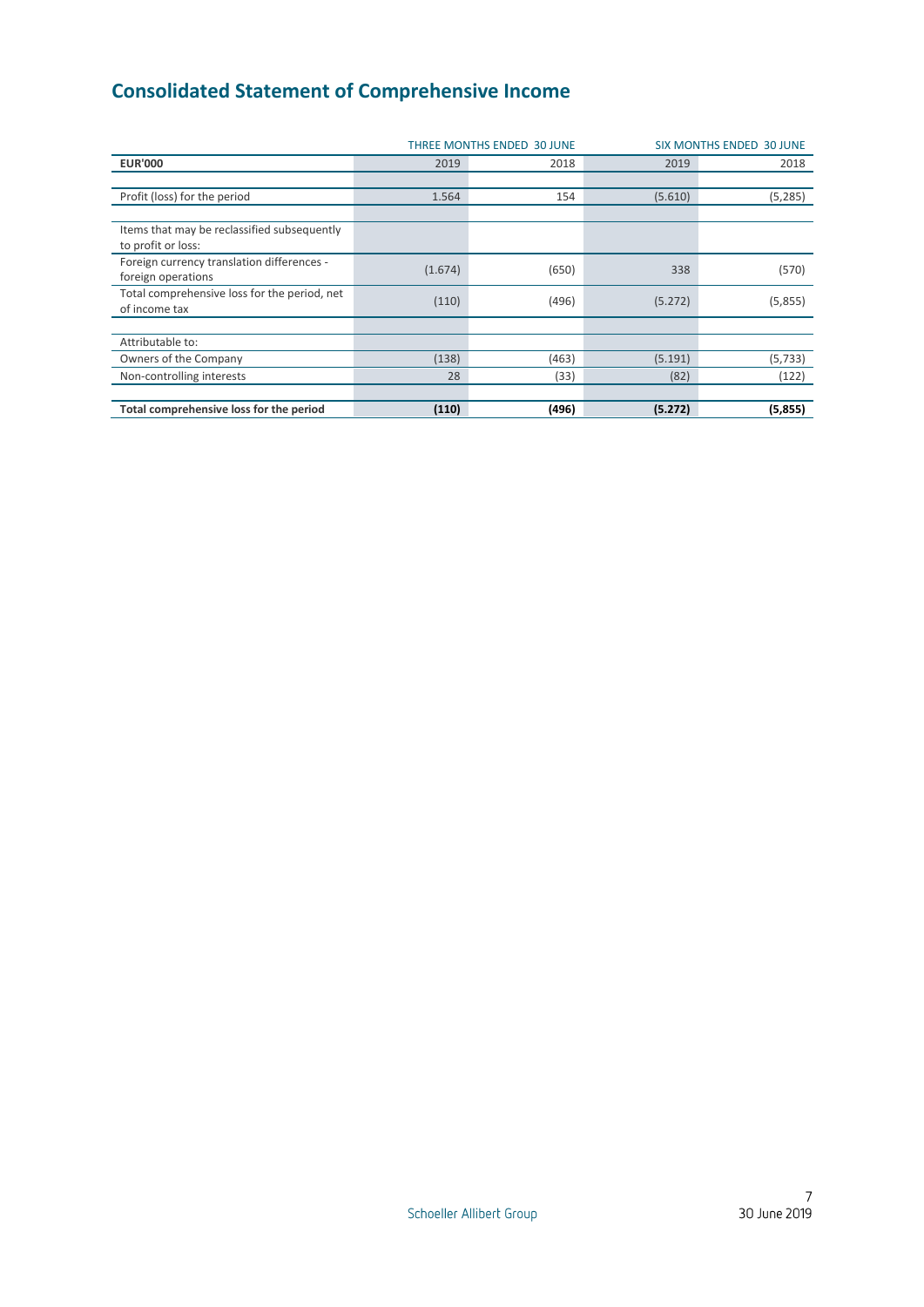# <span id="page-8-0"></span>**Consolidated Balance Sheet**

|                                              |             | AS AT 30 JUNE | AS AT 31 DECEMBER |
|----------------------------------------------|-------------|---------------|-------------------|
| <b>EUR'000</b>                               | <b>Note</b> | 2019          | 2018              |
|                                              |             |               |                   |
| <b>ASSETS</b>                                |             |               |                   |
| Non-current assets                           |             |               |                   |
| Property, plant and equipment                |             | 114,843       | 126,263           |
| Right of use assets                          |             | 48,524        |                   |
| Intangible assets                            |             | 7,282         | 6,516             |
| Equity accounted investments                 |             | 663           | 663               |
| Other financial assets                       |             | 8,967         | 8,082             |
| Deferred income tax assets                   |             | 13,001        | 13,525            |
| Total non-current assets                     |             | 193,280       | 155.049           |
| Current assets                               |             |               |                   |
| Inventories                                  |             | 41,880        | 33,876            |
| Trade and other receivables                  |             | 63,576        | 55,550            |
| Current income tax assets                    |             | 2,688         | 2,317             |
| Prepayments and accrued income               |             | 10,496        | 9,839             |
| Derivative financial instruments             |             |               | 44                |
| Cash and cash equivalents                    |             | 19,256        | 14,899            |
| Total current assets                         |             | 137,896       | 116,525           |
| <b>TOTAL ASSETS</b>                          |             | 331,176       | 271,574           |
|                                              |             |               |                   |
| <b>EQUITY</b>                                |             |               |                   |
| Equity attributable to owners of the Company |             | (104, 300)    | (99, 108)         |
| Non-controlling interests                    |             | 434           | 515               |
| Total equity                                 |             | (103, 866)    | (98, 593)         |
|                                              |             |               |                   |
| <b>LIABILITIES</b>                           |             |               |                   |
| Non-current liabilities                      |             |               |                   |
| Loans and borrowings                         | 11          | 251,987       | 225,360           |
| Employee benefits                            |             | 7,829         | 7,778             |
| Provisions                                   | 13          | 523           | 784               |
| Deferred income tax liabilities              |             | 1,360         | 1,715             |
| Total non-current liabilities                |             | 261,699       | 235,637           |
| <b>Current liabilities</b>                   |             |               |                   |
| Loans and borrowings                         | 12          | 18,987        | 5,040             |
| <b>Bank Overdraft</b>                        |             | 36,590        | 6,265             |
| Provisions                                   | 13          | 911           | 1,827             |
| Current income tax liabilities               |             | 4,978         | 5,244             |
| Derivative financial instruments             |             | 21            |                   |
| Trade and other payables                     |             | 111,856       | 116,154           |
| <b>Total current liabilities</b>             |             | 173,343       | 134,530           |
| <b>Total liabilities</b>                     |             | 435,042       | 370,167           |
| <b>TOTAL EQUITY AND LIABILITIES</b>          |             | 331,176       | 271,574           |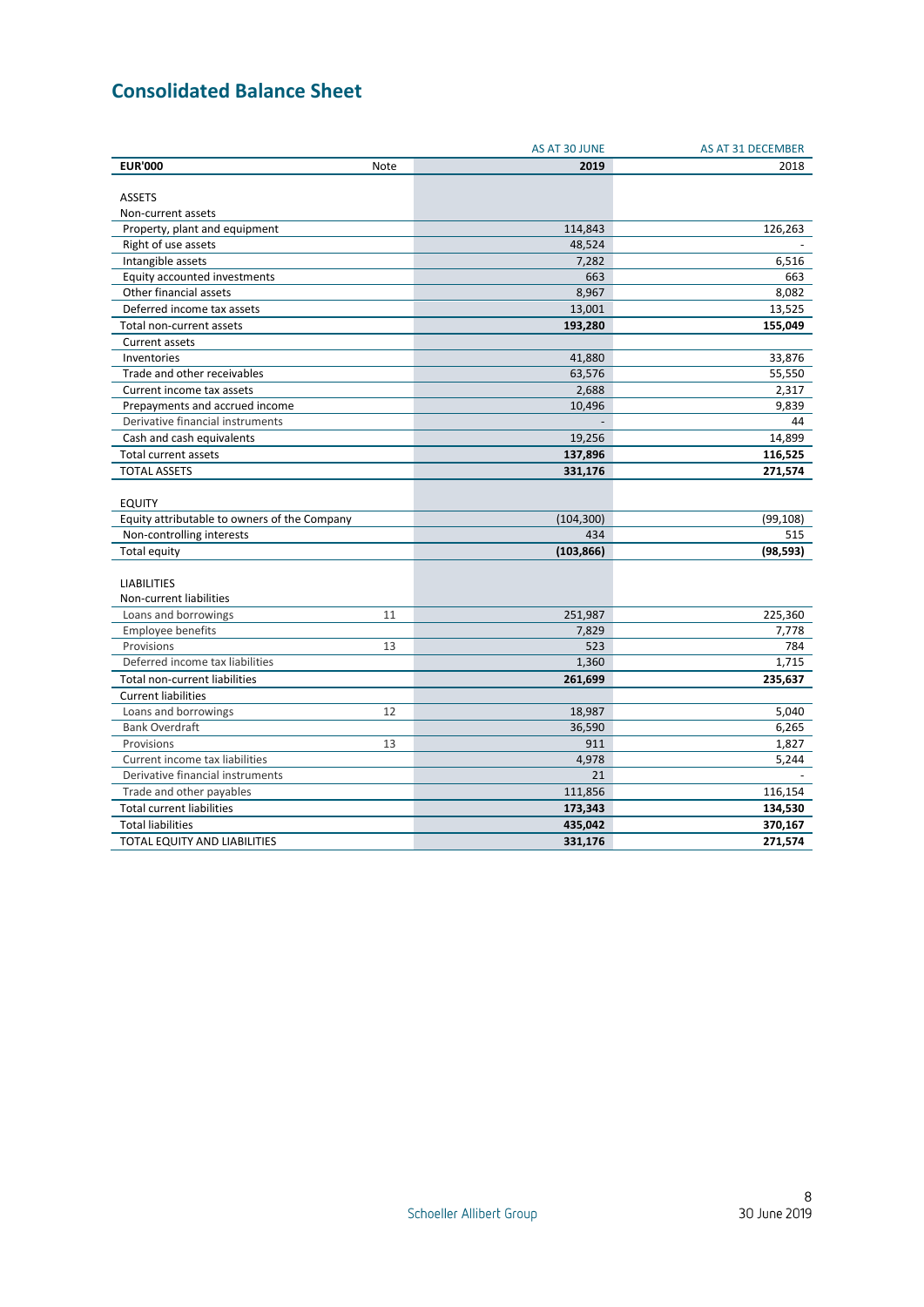# <span id="page-9-0"></span>**Consolidated Statement of Cash Flows**

|                                                                      |           | THREE MONTHS ENDED 30 JUNE | <b>SIX MONTHS ENDED 30 JUNE</b> |           |  |
|----------------------------------------------------------------------|-----------|----------------------------|---------------------------------|-----------|--|
| <b>EUR'000</b>                                                       | 2019      | 2018                       | 2019                            | 2018      |  |
|                                                                      |           |                            |                                 |           |  |
| Profit (loss) for the year                                           | 1,564     | 154                        | (5,610)                         | (5,285)   |  |
| Adjustments for:                                                     |           |                            |                                 |           |  |
| Depreciation and impairment                                          | 6,932     | 4,388                      | 16,274                          | 9,740     |  |
| Amortisation and impairment                                          | 470       | 382                        | 910                             | 750       |  |
| Profit on sale of property, plant and<br>equipment                   | (18)      | (27)                       | (126)                           | (61)      |  |
| Net finance costs                                                    | 6,684     | 4,396                      | 13,867                          | 11,101    |  |
| Tax expense                                                          | 813       | 888                        | 1,047                           | 812       |  |
| Change in:                                                           |           |                            |                                 |           |  |
| Inventories                                                          | 934       | 3,516                      | (7, 964)                        | (10, 193) |  |
| Trade and other receivables                                          | (12,070)  | (3, 299)                   | (8,000)                         | 8,305     |  |
| Prepayments and accrued income                                       | (799)     | 138                        | (698)                           | 601       |  |
| Trade and other payables                                             | 3,840     | (840)                      | (4,604)                         | (7, 435)  |  |
| Provisions and employee benefits                                     | (635)     | 301                        | (1, 173)                        | 12        |  |
| Cash generated from operations                                       | 7,714     | 9,997                      | 3,922                           | 8,347     |  |
| Interest received                                                    | (218)     | 11                         | (199)                           | 79        |  |
| Interest paid                                                        | (9,836)   | (9,578)                    | (10, 913)                       | (10, 655) |  |
| Income tax paid                                                      | (306)     | (1,653)                    | (1, 478)                        | (4, 979)  |  |
| Net cash inflow from operating activities                            | (2,646)   | (1, 223)                   | (8,668)                         | (7, 208)  |  |
| Cash flows from investing activities                                 |           |                            |                                 |           |  |
| Proceeds from sale of property, plant and<br>equipment               | 127       | 58                         | 259                             | 106       |  |
| New long term loans receivable granted                               | (424)     | (3,058)                    | (882)                           | (3, 559)  |  |
| Acquisition of property, plant and<br>equipment                      | (11, 284) | (3,996)                    | (15, 642)                       | (8,070)   |  |
| Acquisition of intangible assets                                     | (894)     | (211)                      | (1,675)                         | (437)     |  |
| Net cash (outflow) from investing activities                         | (12, 475) | (7, 207)                   | (17, 940)                       | (11, 960) |  |
| Cash flows from financing activities                                 |           |                            |                                 |           |  |
| Payment of transaction costs related to<br>loans and borrowings      | (20)      | (586)                      | (11)                            | (893)     |  |
| Proceeds from borrowings                                             | 1,390     |                            | 9,740                           | 212       |  |
| Repayment of borrowings                                              | (1,790)   | (1,634)                    | (2,013)                         | (2,517)   |  |
| Payment of finance lease liabilities                                 | (3, 389)  | (1, 141)                   | (7, 119)                        | (2, 151)  |  |
| Net cash (outflow) from financing activities                         | (3,809)   | (3,361)                    | 597                             | (5, 349)  |  |
| Net change in cash and cash equivalents                              | (18, 931) | (11, 791)                  | (26, 012)                       | (24, 517) |  |
| Cash and cash equivalents at beginning of                            | 1,710     | 21,992                     | 8,634                           | 34,834    |  |
| period                                                               |           |                            |                                 |           |  |
| Effect of exchange rate fluctuations on cash<br>and cash equivalents | (113)     | 13                         | 44                              | (103)     |  |
| Cash and cash equivalents at end of period                           | (17, 334) | 10,214                     | (17, 334)                       | 10,214    |  |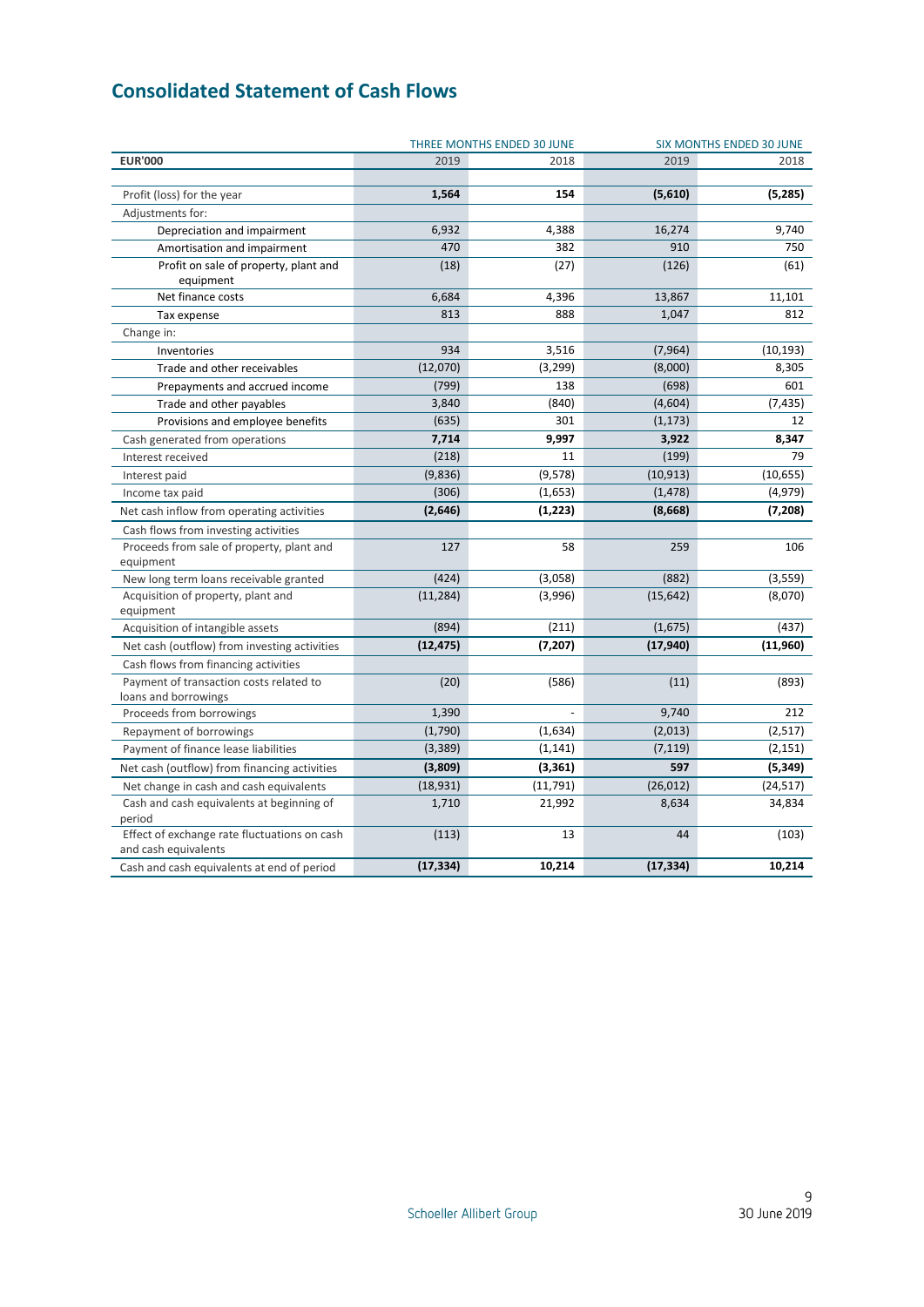# <span id="page-10-0"></span>**Consolidated Statement of Changes in Equity**

| <b>EUR'000</b>                           | Share<br>capital         | Share<br>premium | Other<br>reserves        | Accumulated<br>deficit | Total     | Non-<br>controlling<br>interest | Total<br>equity |
|------------------------------------------|--------------------------|------------------|--------------------------|------------------------|-----------|---------------------------------|-----------------|
|                                          |                          |                  |                          |                        |           |                                 |                 |
| Balance as at 1 January 2019             |                          | 106.979          | (145, 268)               | (60, 820)              | (99, 108) | 515                             | (98, 593)       |
| Loss for the period                      | $\overline{\phantom{0}}$ |                  | $\overline{\phantom{a}}$ | (5.524)                | (5.524)   | (86)                            | (5.610)         |
| Foreign currency translation differences |                          |                  | 332                      |                        | 332       | 5                               | 337             |
| - foreign operations; net of income tax  |                          |                  |                          |                        |           |                                 |                 |
| Total comprehensive loss for the year    |                          |                  | 332                      | (5.524)                | (5.192)   | (81)                            | (5.273)         |
| Balance as at 30 June 2019               | $\overline{\phantom{0}}$ | 106.979          | (144.936)                | (66.344)               | (104.300) | 434                             | (103.866)       |

| <b>EUR'000</b>                           | Share<br>capital | Share<br>premium | Other<br>reserves | Accumulated<br>deficit | Total     | Non-<br>controlling<br>interest | Total<br>equity |
|------------------------------------------|------------------|------------------|-------------------|------------------------|-----------|---------------------------------|-----------------|
|                                          |                  |                  |                   |                        |           |                                 |                 |
| Balance as at 1 January 2018             |                  | 106,979          | (145,245)         | (50,245)               | (88, 510) | 606                             | (87, 904)       |
| Profit/(loss) for the year               |                  |                  |                   | (10, 952)              | (10, 952) | (69)                            | (11, 021)       |
| Other comprehensive income for the       |                  |                  |                   |                        |           |                                 |                 |
| year:                                    |                  |                  |                   |                        |           |                                 |                 |
| Gain on re-measurement of net defined    |                  |                  |                   | 376                    | 376       |                                 | 376             |
| benefit liability, net of income tax     |                  |                  |                   |                        |           |                                 |                 |
| Foreign currency translation differences |                  |                  | (23)              |                        | (23)      | (21)                            | (44)            |
| - foreign operations; net of income tax  |                  |                  |                   |                        |           |                                 |                 |
| Total comprehensive loss for the year    |                  |                  | (23)              | (10, 575)              | (10, 598) | (90)                            | (10, 688)       |
| Balance as at 31 December 2018           |                  | 106.979          | (145,268)         | (60,820)               | (99, 108) | 515                             | (98, 593)       |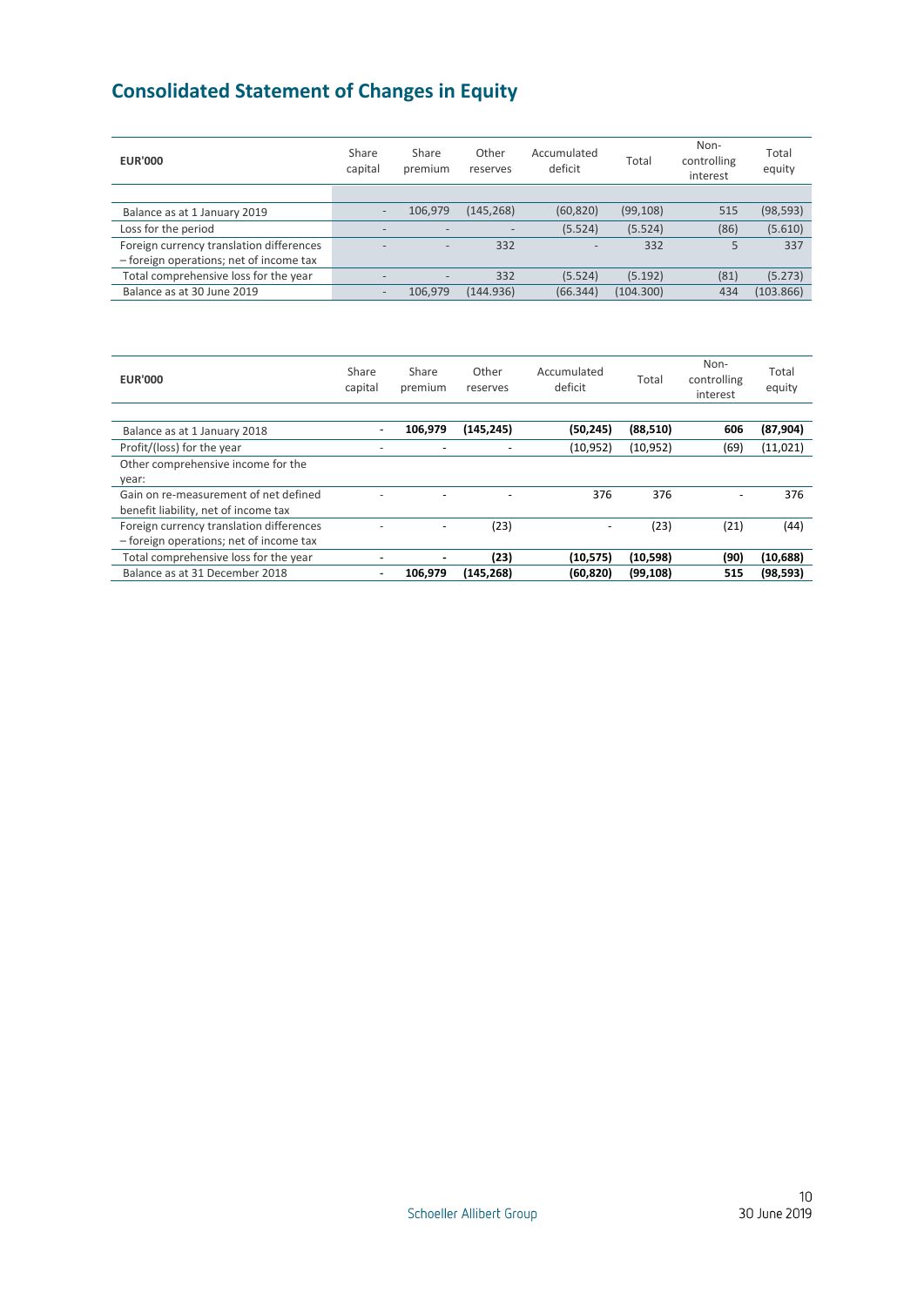# <span id="page-11-0"></span>**Notes to the Condensed Consolidated Interim Financial Statements**

# **1. General information**

Schoeller Allibert develops, produces and sells plastic returnable transport packaging solutions for large and medium sized companies on a local, regional and global level.

Schoeller Allibert Group BV. was incorporated on 24 September 2015 in the Netherlands. The Company and its direct and indirect subsidiaries are collectively referred to as the 'Group', and individually as "Group entities". The address of its registered office is Taurusavenue 35, 2132 LS Hoofddorp, the Netherlands.

Schoeller Allibert Group BV. is a subsidiary of Schoeller Packaging BV., a company incorporated in the Netherlands that is owned for 70% by BCP IV RTP Holdings Ltd., ultimately 100% held by Brookfield Asset Management Inc., and for 30% by Schoeller Industries BV., a company incorporated in the Netherlands that is active in supply chain systems.

# **2. Basis of Preparation**

The interim financial information for the six months ended 30 June 2019 has been prepared on a going concern basis and in accordance with IAS 34 'Interim financial reporting' as adopted by the European Union. The condensed consolidated interim financial statements should be read in conjunction with the audited Annual Report of Schoeller Allibert Group BV. for the year ended 31 December 2018, which have been prepared in accordance with International Financial Reporting Standards as adopted by the European Union (IFRS).

# **3. Going concern**

Although Q2 was a profit of EUR 1.6 million, Schoeller Allibert has a total negative equity of EUR 103.9 million as at 30 June 2019.

At the same time, Schoeller Allibert has a stable financing structure with the Senior Secured Notes due in 2021 with an access to the revolving credit facility. Additionally the acquisition of a controlling interest in the Group's parent Schoeller Packaging B.V. by Brookfield Business Partners L.P. for EUR 205 million in May 2018 demonstrates that the shareholders see a positive equity value ('equity cushion'). As at 30 June 2019, the Group had access to a committed credit facility of up to EUR 65 million from Brookfield, subject to shareholder consent. The Group used EUR 7.6m from the facility.

The Management believe that the years 2017-2018 were milestones for the Company which laid the foundation for its future profitability and cash flows. The Company incurred significant levels of capital expenditure focusing on innovation. The Group developed and launched 42 successful new products for eight different end-markets, from new beer crates to foldable large and small containers. Sales of these new products are expected to contribute to the revenue growth in 2019 and beyond.

Based on the above mentioned facts, Management believes that the application of the going concern assumption for the second quarter 2019 interim consolidated financial statements is appropriate.

# **4. Auditor involvement**

The content of this interim financial report has not been audited by our external auditor Deloitte.

# **5. Accounting policies**

The accounting policies applied are consistent with those applied in the audited Annual Report 2018 of Schoeller Allibert Group BV, except for the adoption of new and amended standards.

New and amended standards adopted by the Group:

The Group has applied the following standards and amendments for the first time for the financial year beginning on 1 January 2019:

 IFRS 3, "Business Combinations" – clarifies the standard in relation to obtaining control of a business that is a joint operation in a business combination, which is achieved in stages. This clarification does not have any material impact on the financial statements.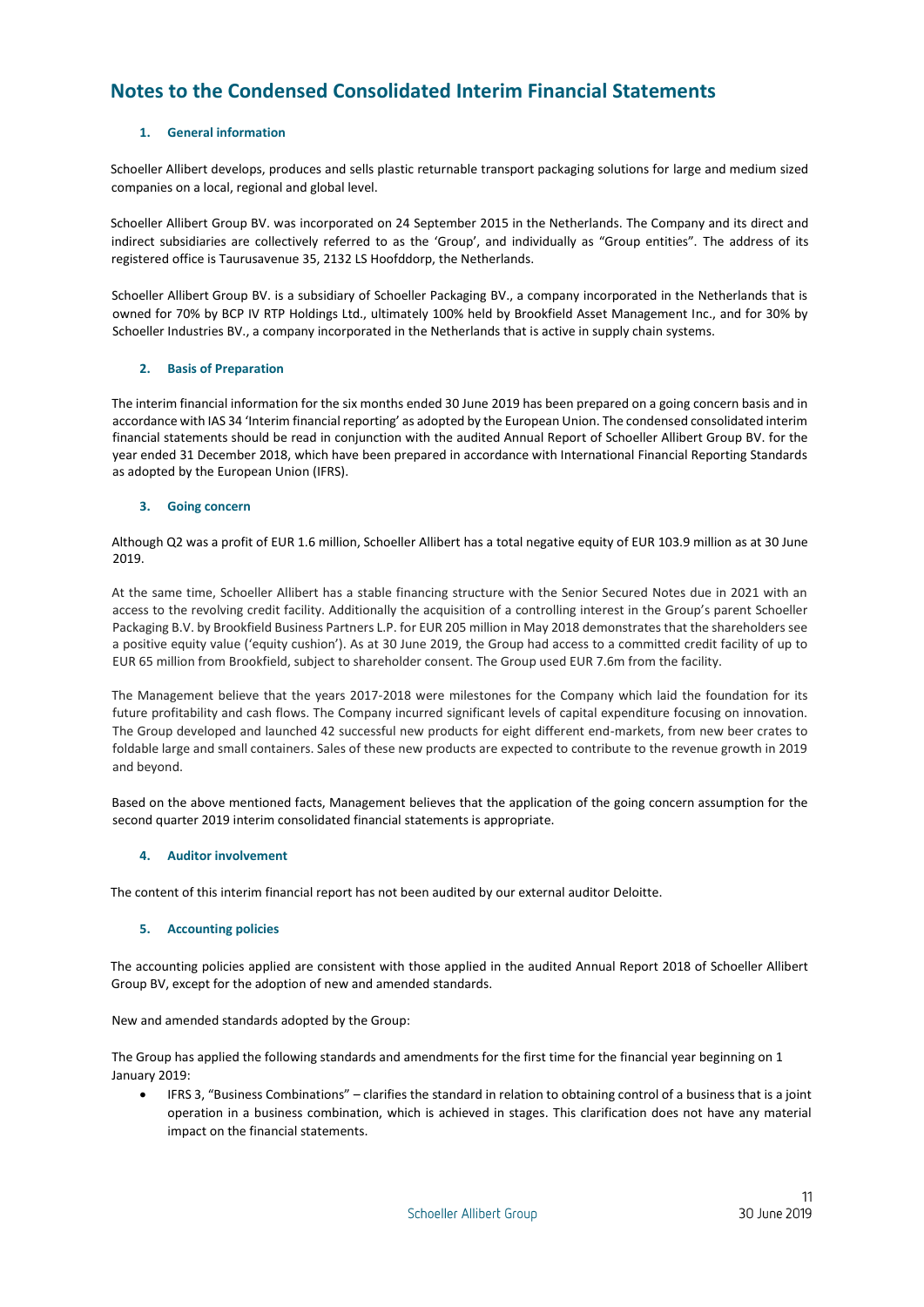IFRS 16, "Leases": The Group has adopted IFRS 16 retrospectively from 1 January 2019, but has not restated comparatives for the 2018 reporting period, as permitted under the specific transitional provisions in the standard. The reclassifications and the adjustments arising from the new leasing rules are therefore recognised in the opening balance sheet on 1 January 2019.

On adoption of IFRS16, "Leases", the group recognized lease liabilities in relation to leases which had previously been classified as 'operating leases' under the principles of IAS 17 "Leases". These liabilities were measured at the present value of the remaining lease payments, discounted using the lessee's incremental borrowing rate as of 1 January 2019. The weighted average discount rate was 2%. The right-of use assets were measured at the amount equal to the lease liability, adjusted by the amount of any prepaid or accrued lease payments relating to that lease recognized in the balance sheet as at 31 December 2018. The amount recognized for the right-of-use assets and the lease liability was EUR 34.5 million. As a result of the change in this accounting policy, EBITDA is positively impacted EUR 2.4 million in the three months ended 30 June 2019.

# **6. Critical accounting estimates and judgments**

The preparation of condensed consolidated interim financial statements in accordance with generally accepted accounting principles under IAS 34 requires the Group to make estimates, judgments and assumptions that may affect the reported amounts of assets, liabilities, revenue and expenses and the disclosure of contingent assets and liabilities in the condensed consolidated interim financial statements. Estimates and judgments are continually evaluated and are based on historical experience and other factors, including expectations of future events that are believed to be reasonable under the circumstances.

The resulting accounting estimates will, by definition, rarely equal the related actual results. Actual results may differ significantly from these estimates, the effect of which is recognized in the period in which the facts that give rise to the revision become known.

In preparing these Second Quarter condensed consolidated interim financial statements, the significant judgments made by the Management in applying the Group's accounting policies and the key sources of estimation uncertainty, were the same (being income taxes, employee benefits, provisions and contingent liabilities and estimated useful lives and residual values) as those that applied to the audited Annual Report 2018 of Schoeller Allibert Group BV.

# **7. Financial risk management**

The Group's operations and financial results are subject to various risks and uncertainties that could adversely affect its business, financial position, results of operations and cash flows. The Group's risk management objectives and policies are consistent with those disclosed in the audited Annual Report 2018 of Schoeller Allibert Group BV.

The Group operates internationally and generates foreign currency exchange risks arising from future commercial transactions, recognized assets and liabilities, investments and divestments in foreign currencies other than the Euro, the Group's reporting currency. The main exchange rates are shown below:

|               |         | 2019        |           | 2018    |             |           |  |
|---------------|---------|-------------|-----------|---------|-------------|-----------|--|
|               | June    | Three Month | Six Month | June    | Three Month | Six Month |  |
|               | Closing | Average     | Average   | Closing | Average     | Average   |  |
| British pound | 0.8965  | 0.8761      | 0.8761    | 0.8861  | 0.8793      | 0.8811    |  |
| US dollar     | 1.1380  | 1.1246      | 1.1334    | 1.1658  | 1.1933      | 1.2054    |  |
| Swiss franc   | 1.1105  | 1.1234      | 1.1279    | 1.1569  | 1.1708      | 1.1669    |  |

Revenues and expenses are translated to Euro at the average exchange rate for the applicable period for inclusion in the condensed consolidated interim financial statements. The business generates substantial revenues, expenses and liabilities in jurisdictions outside the Euro zone.

For the six months ended 30 June 2019, approximately 68% of revenue before adjusting items was generated by operations inside the Euro zone. Consequently the translation risk of non-Euro results to the Euro is the most significant currency risk. Currency fluctuations of especially the US dollar and British pound could materially affect the consolidated Group results. Translation risks of non-Euro equity positions in the Group are not hedged.

The Group's companies are also exposed to foreign currency transactional risks on revenues and expenses that are denominated in a currency other than the respective functional currencies of the Group's entities. The Group tries to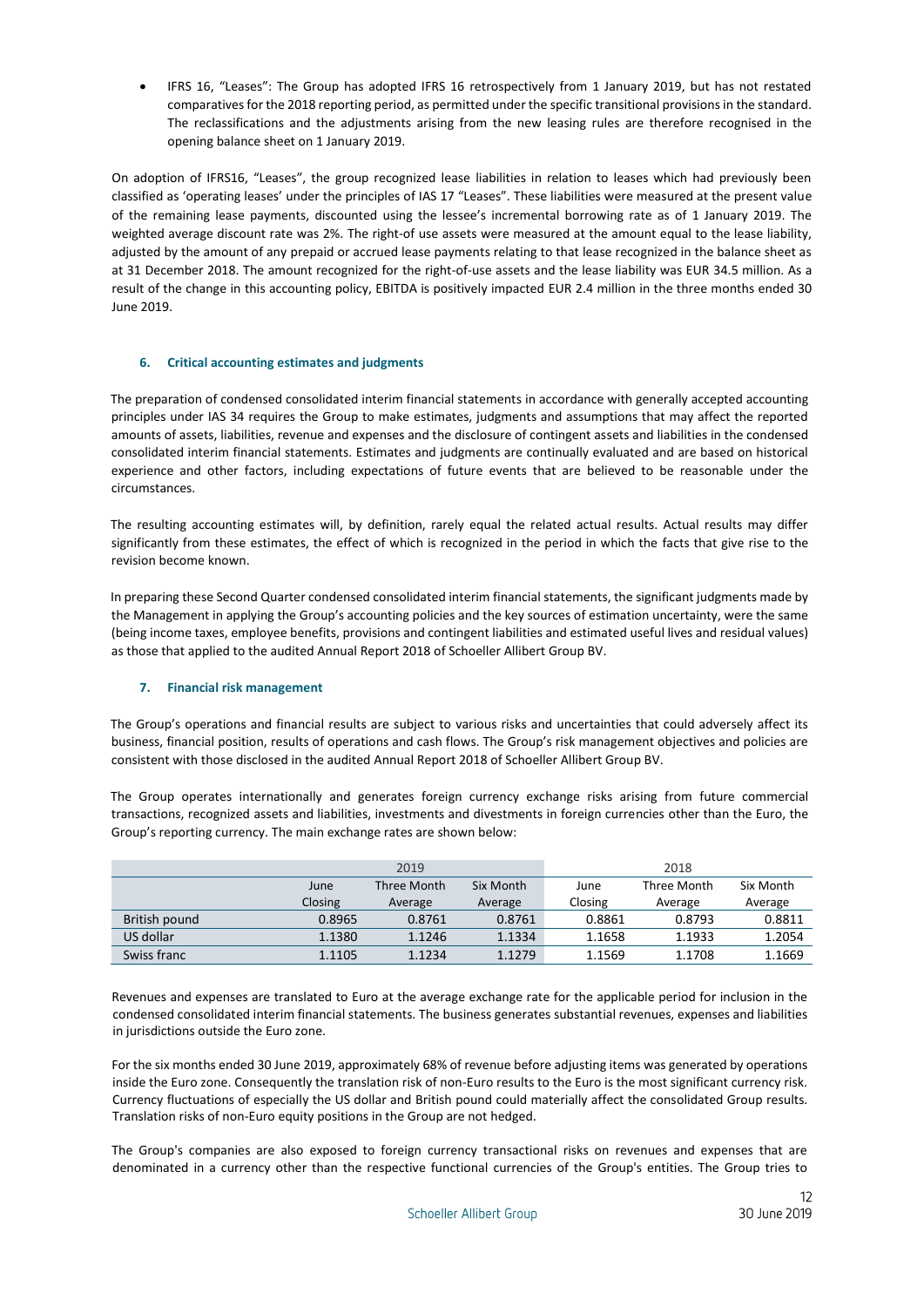mitigate the risks of transactional currency exposures by natural hedges. The Group may use forward exchange contracts or currency swaps to hedge forecasted foreign exchange cash flow transactions.

# **8. Segment Information**

The Board of Directors, who is responsible for allocating resources and assessing performance of the operating segments, has been identified as the chief operating decision-maker that makes strategic decisions. The Management has determined the operating segments based on the information reviewed by the Board of Directors for the purposes of allocating resources and assessing performance.

The Board of Directors considers the business from both a geographic and product perspective. Geographically, the Management considers the production and sale of Returnable Transport Packaging ("RTP") products' performance per region, also called the Manufacturing business. From a product perspective, the Management separately considers the Services activities of the Group. The Group's manufacturing activities represent the primary business of the Group. As the operating segments of the Services business and the individual operating segments are not meeting the aggregation criteria or individual reporting thresholds, these are all reported in "All Other Segments".

Sales between segments are carried out at arm's length. The revenue from external parties reported to the Board of Directors is measured in a manner consistent with that in the statement of profit or loss.

Due to the fact that no balance sheet measures per operating segment are included in the information regularly reviewed by the Board of Directors, no measures on assets per segment are disclosed in Second Quarter condensed consolidated interim financial statements.

|                                       |                    |                    |                             |            | THREE MONTHS ENDED 30 JUNE 2019 |                |          |  |
|---------------------------------------|--------------------|--------------------|-----------------------------|------------|---------------------------------|----------------|----------|--|
| <b>EUR'000</b>                        | Northern<br>Europe | Southern<br>Europe | UK and<br>Rest of<br>Europe | <b>USA</b> | All other<br>Segments           | Eliminations   | Total    |  |
|                                       |                    |                    |                             |            |                                 |                |          |  |
| Total segment revenue                 | 77,030             | 47,549             | 28,471                      | 11,099     | 14,633                          | (42, 889)      | 135,893  |  |
| Inter-segment revenue                 | (21, 646)          | (13, 142)          | (5,930)                     | (131)      | (2,039)                         | 42,889         |          |  |
| Total revenue from external customers | 55,383             | 34,407             | 22,541                      | 10,968     | 12,594                          | $\blacksquare$ | 135,893  |  |
|                                       |                    |                    |                             |            |                                 |                |          |  |
| Operating result                      | 3,702              | 4,317              | 394                         | (1,761)    | 2,104                           | $\blacksquare$ | 8,756    |  |
| Net finance cost                      |                    |                    |                             |            |                                 |                | (6, 379) |  |
| Income tax expense                    |                    |                    |                             |            |                                 |                | (813)    |  |
| Profit for the period                 |                    |                    |                             |            |                                 |                | 1,564    |  |
|                                       |                    |                    |                             |            |                                 |                |          |  |

The segment results for the three and six months ended 30 June 2019 and 2018 are as follows:

|                                       | THREE MONTHS ENDED 30 JUNE 2018 |                    |                             |            |                       |              |          |
|---------------------------------------|---------------------------------|--------------------|-----------------------------|------------|-----------------------|--------------|----------|
| <b>EUR'000</b>                        | Northern<br>Europe              | Southern<br>Europe | UK and<br>Rest of<br>Europe | <b>USA</b> | All other<br>Segments | Eliminations | Total    |
| Total segment revenue                 | 61,538                          | 40,568             | 30,686                      | 9,275      | 14,134                | (20, 648)    | 135,553  |
| Inter-segment revenue                 | (7, 361)                        | (6,964)            | (5,098)                     |            | (1,226)               | 20.648       | (0)      |
| Total revenue from external customers | 54,177                          | 33,605             | 25,588                      | 9,275      | 12,908                | ٠            | 135,553  |
|                                       |                                 |                    |                             |            |                       |              |          |
| Operating result                      | 3.238                           | 3,187              | (439)                       | (2,044)    | 1,663                 | ٠            | 5,605    |
| Net finance cost                      |                                 |                    |                             |            |                       |              | (4, 563) |
| Income tax expense                    |                                 |                    |                             |            |                       |              | (888)    |
| Loss for the period                   |                                 |                    |                             |            |                       |              | 154      |

#### SIX MONTHS ENDED 30 JUNE 2019

| <b>EUR'000</b>                        | Northern<br>Europe | Southern<br>Europe | UK and<br>Rest of<br>Europe | <b>USA</b> | All other<br>Segments | Eliminations   | Total     |
|---------------------------------------|--------------------|--------------------|-----------------------------|------------|-----------------------|----------------|-----------|
|                                       |                    |                    |                             |            |                       |                |           |
| Total segment revenue                 | 138,121            | 80,398             | 56,561                      | 17,541     | 28,278                | (75, 958)      | 244,942   |
| Inter-segment revenue                 | (37, 307)          | (23, 218)          | (11, 471)                   | (131)      | (3,830)               | 75,958         |           |
| Total revenue from external customers | 100,814            | 57,180             | 45,090                      | 17,410     | 24,448                | -              | 244,942   |
|                                       |                    |                    |                             |            |                       |                |           |
| Operating result                      | 4,042              | 3,883              | 61                          | (4, 904)   | 5,501                 | $\blacksquare$ | 8,583     |
| Net finance cost                      |                    |                    |                             |            |                       |                | (13, 146) |
| Income tax expense                    |                    |                    |                             |            |                       |                | (1,047)   |
| Loss for the period                   |                    |                    |                             |            |                       |                | (5,610)   |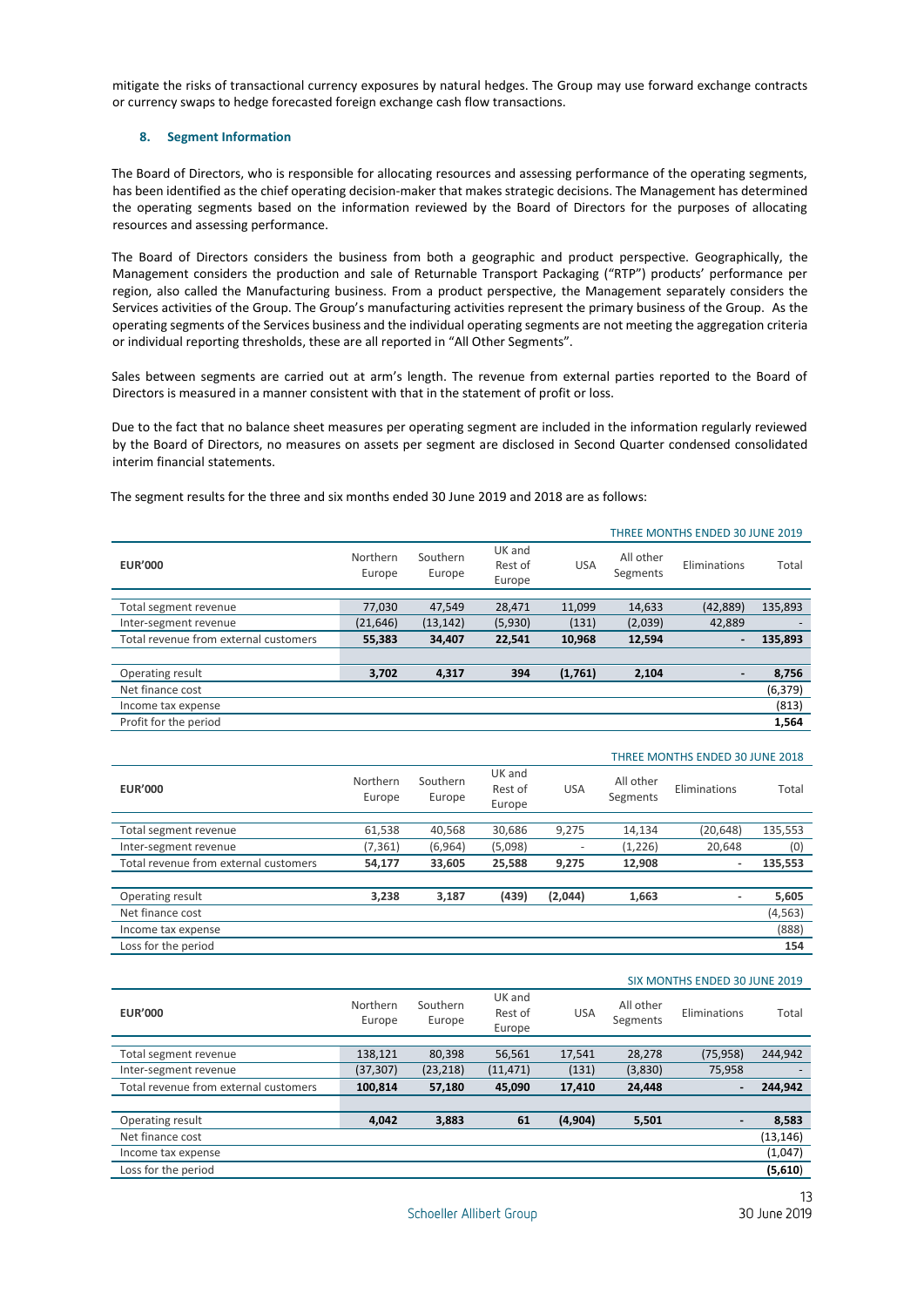#### SIX MONTHS ENDED 30 JUNE 2018

| <b>EUR'000</b>                        | Northern<br>Europe | Southern<br>Europe | UK and<br>Rest of<br>Europe | <b>USA</b> | All other<br>Segments | Eliminations | Total     |
|---------------------------------------|--------------------|--------------------|-----------------------------|------------|-----------------------|--------------|-----------|
|                                       |                    |                    |                             |            |                       |              |           |
| Total segment revenue                 | 111,535            | 73,536             | 53,790                      | 15,833     | 25,897                | (37, 605)    | 242,987   |
| Inter-segment revenue                 | (12, 461)          | (13,139)           | (9,892)                     | -          | (2, 112)              | 37,605       |           |
| Total revenue from external customers | 99,074             | 60,398             | 43,897                      | 15,833     | 23,785                | ۰            | 242,987   |
|                                       |                    |                    |                             |            |                       |              |           |
| Operating result                      | 3,108              | 4,421              | (2, 290)                    | (6, 475)   | 7,726                 | ۰            | 6,490     |
| Net finance cost                      |                    |                    |                             |            |                       |              | (10, 963) |
| Income tax expense                    |                    |                    |                             |            |                       |              | (812)     |
| Loss for the period                   |                    |                    |                             |            |                       |              | (5,285)   |

### **9. Net finance cost**

|                                          |                | <b>THREE MONTHS ENDED 30 JUNE</b> |           | <b>SIX MONTHS ENDED 30 JUNE</b> |
|------------------------------------------|----------------|-----------------------------------|-----------|---------------------------------|
| <b>EUR'000</b>                           | 2019           | 2018                              |           | 2018                            |
|                                          |                |                                   |           |                                 |
| Interest income on loans and receivables | $\overline{4}$ | 11                                | 23        | 79                              |
| Net foreign exchange gain                | 574            | 1,257                             | 15        | 870                             |
| Finance income                           | 578            | 1,268                             | 38        | 949                             |
|                                          |                |                                   |           |                                 |
| Interest expense on borrowings           | (5,097)        | (4, 771)                          | (9,839)   | (9, 467)                        |
| Amortisation deferred financing fees     | (977)          | (672)                             | (1,954)   | (1,209)                         |
| Net foreign exchange (loss)              |                | ٠                                 |           |                                 |
| Other financial expenses                 | (883)          | (388)                             | (1, 391)  | (1, 236)                        |
| Finance expense                          | (6, 957)       | (5,831)                           | (13, 184) | (11, 912)                       |
|                                          |                |                                   |           |                                 |
| Net finance cost                         | (6, 379)       | (4, 563)                          | (13, 146) | (10, 963)                       |

Net finance expense for the three months ended 30 June 2019 was EUR 6,379 thousand (expense for the three months ended 30 June 2018: EUR 4,563 thousand). This increase was mainly due to higher finance expenses.

The net foreign exchange results are mainly attributable to the fluctuations of the Euro against the US dollar, British pound, Swiss franc and Swedish krona.

#### **10. Income tax expense**

Income tax expense/income is recognized based on management's estimate of the average annual income tax rate expected for the full financial year. The total income tax expense for the six months ended 30 June 2019 amounted EUR 813 thousand (six months ended 30 June 2018 income tax expense: EUR 1,047 thousand).

# **11. Loans and borrowings**

The carrying amounts of loans and borrowings are as follows:

|                            |         |             | AS AT 30 JUNE |          |             | <b>AS AT 31 DECEMBER</b> |
|----------------------------|---------|-------------|---------------|----------|-------------|--------------------------|
|                            |         |             | 2019          |          |             | 2018                     |
| <b>EUR'000</b>             | Current | Non-current | <b>Total</b>  | Current  | Non-current | <b>Total</b>             |
|                            |         |             |               |          |             |                          |
| Senior secured note        |         | 209,800     | 209,800       | -        | 209,800     | 209,800                  |
| Shareholder loans          |         | 7,844       | 7,844         | -        | ۰           | $\overline{\phantom{a}}$ |
| Other credit institutions  | 4.374   | 2,269       | 6,643         | 4.247    | 1.531       | 5,778                    |
| Finance lease liabilities  | 17,432  | 32,365      | 49,797        | 2.965    | 16,910      | 19,875                   |
| Deferred financing costs   | (2,819) | (291)       | (3, 110)      | (2, 172) | (2,881)     | (5,053)                  |
| Total loans and borrowings | 18,987  | 251,987     | 270.974       | 5,040    | 225.360     | 230,400                  |

# Movements during the period

As of 30 June 2019, the Group was financed via various sources of financing: Senior Secured Notes, other loans, non-recourse factoring arrangements, finance leases and a revolving credit facility.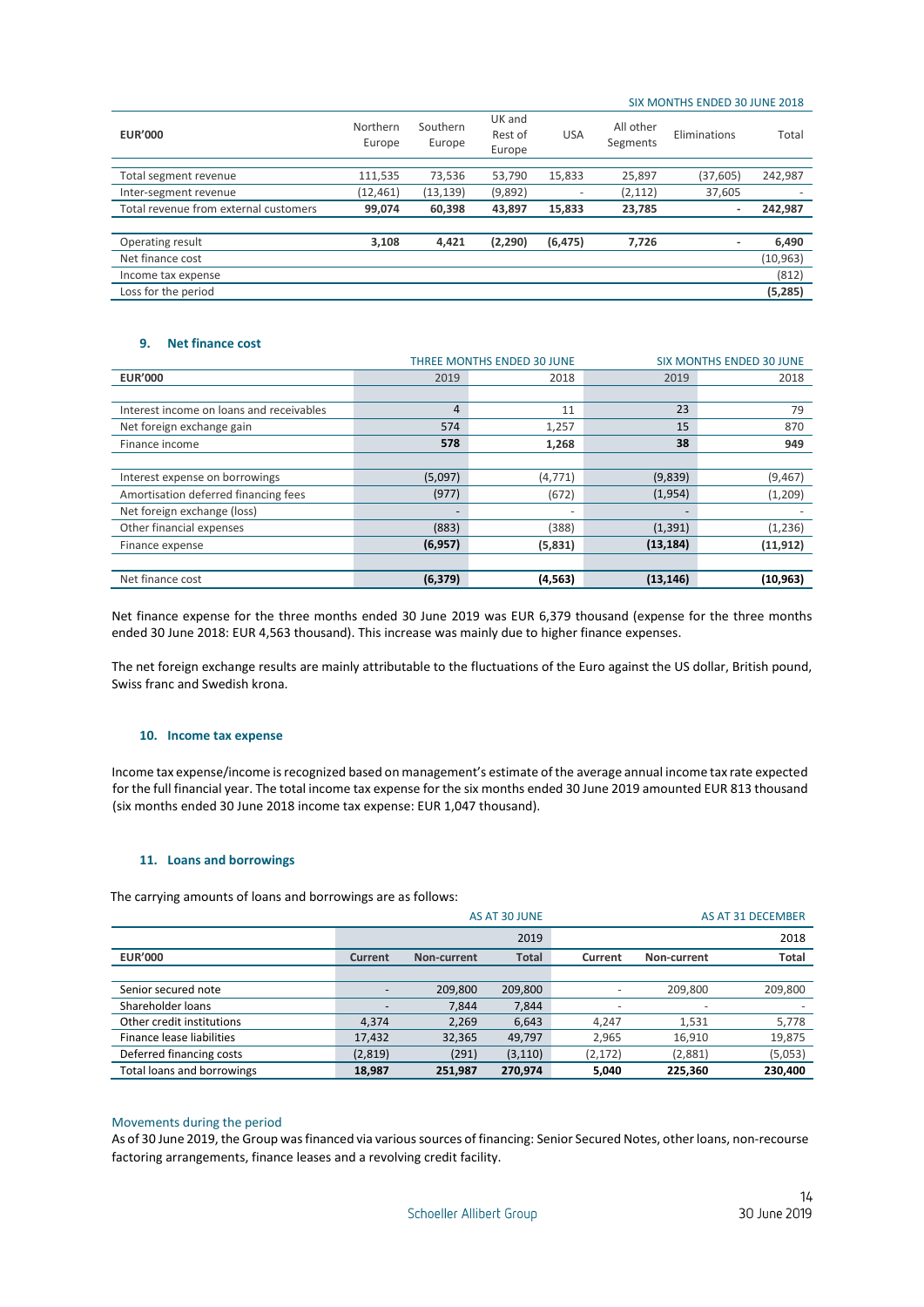Total loans and borrowings increased by EUR 41,153 thousand to EUR 271,553 thousand, mainly due to adoption of IFRS 16 by the Group and drawing from investor facility.

As at 30 June 2019, the Group had one revolving credit facility of EUR 30 million (31 December 2018: EUR 30 million). As at 30 June 2019 the facility was fully utilized for guarantees and cash drawings (31 December 2018: EUR 18.7 million).

# **12. Provisions**

|                         | AS AT 30 JUNE | AS AT 31 DECEMBER |
|-------------------------|---------------|-------------------|
| <b>EUR'000</b>          | 2019          | 2018              |
|                         |               |                   |
| Restructuring           | 838           | 1,099             |
| Claims                  | 596           | 1,512             |
| <b>Total Provisions</b> | 1.434         | 2,611             |

### Restructuring

The restructuring provision reflects the directors' best estimates of the cost to fulfil internally announced plans. These costs are directly related to the plans, and include the cost of employee settlements and plant closures. It does not include any amount for the future performance of the on-going businesses concerned.

# Claims

The provision for claims is mainly related to the settled historical claim, the onerous lease provision as well as claims related to disputes with customers.

### **13. Contingencies**

# Dutch fiscal unity

The wholly owned subsidiaries established in The Netherlands constitute a tax group for the purpose of corporate income tax together with the shareholder Schoeller Packaging BV. As a consequence, each company in the tax group is jointly and severally liable for tax liabilities of the tax group as a whole. The Group recognises the corporate income tax as if it is solely responsible for its own corporate income tax.

### Guarantees to Dutch Group companies

The Group guaranteesthe liabilities of its Dutch group companies in accordance with the provisions of article 403, paragraph 1, Book 2, Part 9.

### **14. Related party transactions**

There have been no changes in the nature of the related party transactions in the six months ended 30 June 2019 as compared to the year ended 31 December 2018.

The Group has a commitment for a EUR 65 million investor facility from entities affiliated with Brookfield Business Partners L.P. As of 30 June 2019, the Group drew EUR 7.6 million, presented as shareholder loan.

### **15. Seasonality of Operations**

Although the Group's business is not significantly impacted by seasonality, there is a limited impact in line with the Group's end markets. For example, in the latter part of the year, the Group has higher sales to the retail industry in preparation of the holiday season and before the harvest season, the Group has higher sales to the agriculture industry.

### **16. Fair value of financial instruments**

The principles used by the Management to measure fair value of financial assets and liabilities as at 31 December 2018 are disclosed in in Annual report Schoeller Allibert Group BV. The fair values of financial assets and liabilities as at 30 June 2019 and 31 December 2018 are as follows.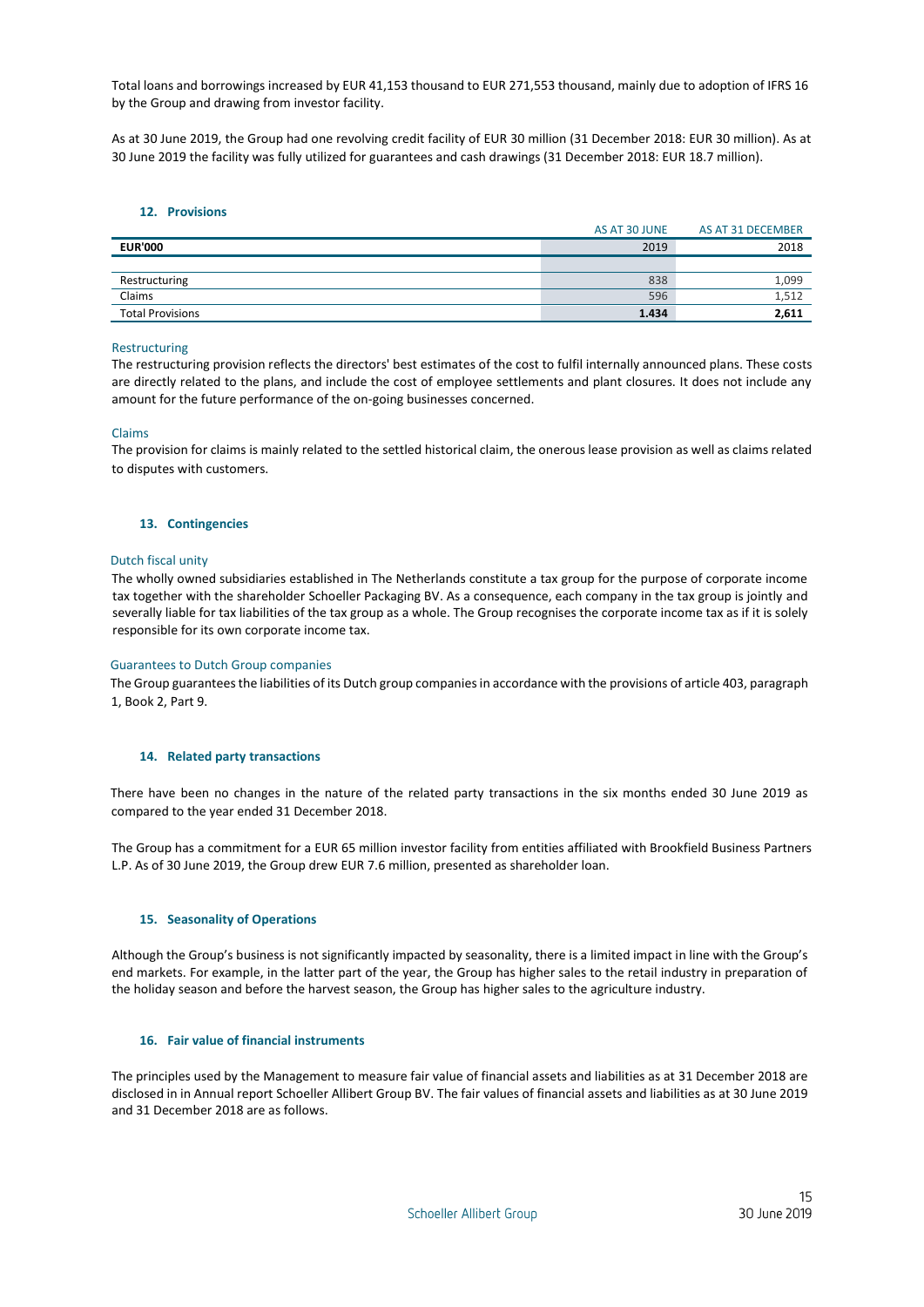|                                       |          |                          | AS AT 30 JUNE |          |            | <b>AS AT 31 DECEMBER</b> |
|---------------------------------------|----------|--------------------------|---------------|----------|------------|--------------------------|
| <b>EUR'000</b>                        |          |                          | 2019          |          |            | 2018                     |
|                                       | Carrying | Fair value               | Fair value    | Carrying | Fair value | Fair value               |
|                                       | amount   |                          | hierarchy     | amount   |            | hierarchy                |
| <b>Financial assets</b>               |          |                          |               |          |            |                          |
| Long-term receivables                 | 1,485    | 1,485                    |               | 962      | 962        |                          |
| Long-term receivables related parties | 7.441    | 7.441                    |               | 7.078    | 7.078      |                          |
| Trade and other receivables           | 63,576   | 63,576                   |               | 55,551   | 55,551     |                          |
| Cash and cash equivalents             | 19,256   | 19,256                   |               | 14,899   | 14.899     |                          |
| Derivative financial instruments      |          | $\overline{\phantom{0}}$ |               | 44       | 44         |                          |
|                                       |          |                          |               |          |            |                          |

|                                        |                    |            | AS AT 30 JUNE           |                    |            | AS AT 31 DECEMBER       |
|----------------------------------------|--------------------|------------|-------------------------|--------------------|------------|-------------------------|
| <b>EUR'000</b>                         |                    |            | 2019                    |                    |            | 2018                    |
| <b>Financial liabilities</b>           | Carrying<br>amount | Fair value | Fair value<br>hierarchy | Carrying<br>amount | Fair value | Fair value<br>hierarchy |
| Senior secured note                    | 207,214            | 214.017    |                         | 205,490            | 201.450    |                         |
| Shareholder loans                      | 7.844              | 7.844      |                         |                    |            |                         |
| Other credit institutions              | 6.643              | 6.643      |                         | 5.778              | 5.778      |                         |
| Finance lease liabilities              | 20,683             | 20,683     |                         | 19,875             | 19,875     |                         |
| Loans and payables related parties     | 85                 | 85         |                         | 599                | 599        |                         |
| <b>Bank overdrafts</b>                 | 36,590             | 36,590     |                         | 6.265              | 6.265      |                         |
| Trade payables and other accrued items | 111,771            | 111,771    |                         | 115,554            | 115,554    |                         |
| Derivative financial instruments       | 21                 | 21         |                         |                    |            |                         |

# **17. Events after the balance sheet date**

There were no events after the balance sheet date.

Hoofddorp, 20th August 2019